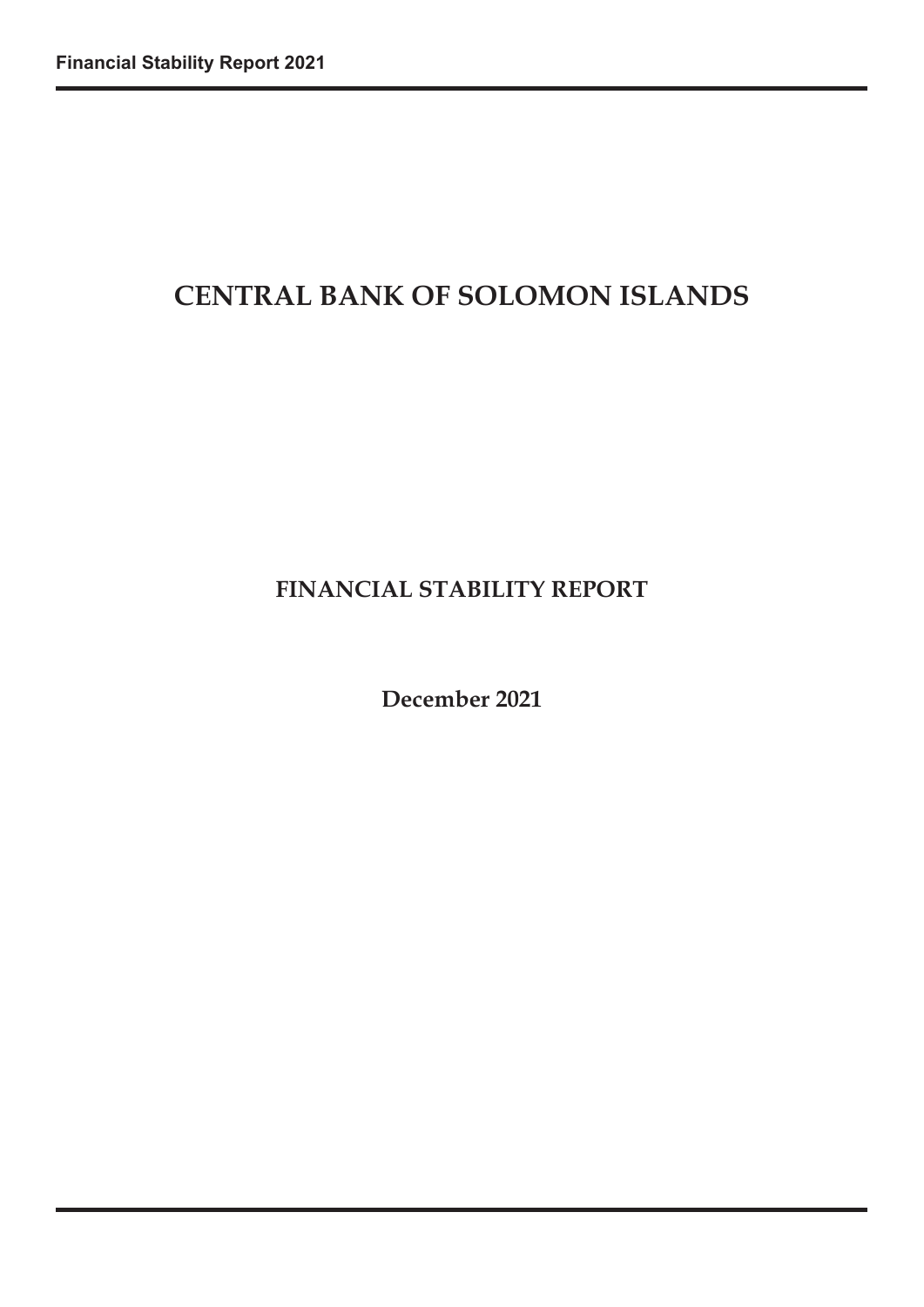The Financial Stability Report (FSR) is prepared by the Financial Systems Regulations Department (FSRD) of the Central Bank of Solomon Islands (CBSI).

The report is published half yearly, and all enquiries pertaining to the FSR should be addressed to:

#### **The Chief Manager** Financial Systems Regulations Department Central Bank of Solomon Islands P O Box 634 Honiara Solomon Islands

| Telephone:         | (677) 21791/21793                   |
|--------------------|-------------------------------------|
| Facsimile:         | $(677)$ 23513                       |
| <b>SWIFT BIC:</b>  | <b>CBSISBSB</b>                     |
| Email:<br>Website: | info@cbsi.com.sb<br>www.cbsi.com.sb |

Follow Central Bank of Solomon Islands on:

| Twitter: | @cbsiinfo                 |
|----------|---------------------------|
| Facbook: | www.facebook.com/cbsiinfo |

**Note:**

This report is available only on the Bank's website.

This report is based on unaudited and provisional data of banks and non-bank financial institutions available up to December 31st, 2021 unless stated otherwise in the relevant chapters/sections.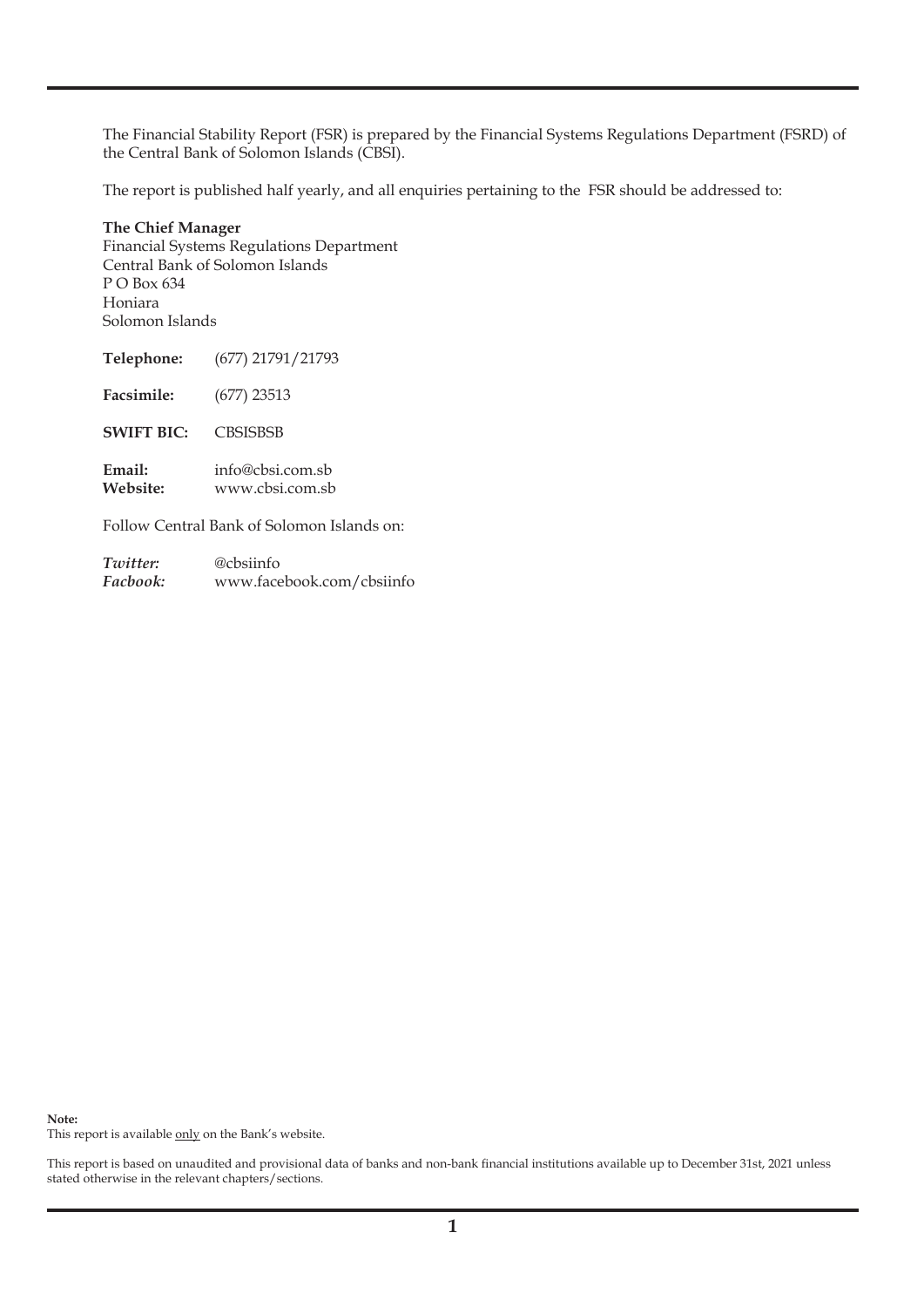# **TABLE OF CONTENTS**

|                   |                                                                                | Pages |
|-------------------|--------------------------------------------------------------------------------|-------|
|                   | <b>CHAPTER 1: OVERVIEW - INTERNATIONAL &amp; DOMESTIC FINANCIAL CONDITIONS</b> | 5     |
|                   | 1.1 International Financial Condition<br>5                                     |       |
|                   | 1.2 Domestice Financial Condition<br>5                                         |       |
|                   | 5<br>1.3 National Payment System                                               |       |
|                   | <b>CHAPTER 2: FINANCIAL SECTOR RESILIENCE</b>                                  | 7     |
|                   | 2.1 Banking Sector Resilience<br>7                                             |       |
|                   | 2.2 Superannuation Sector Resilience<br>8                                      |       |
|                   | 2.3 Insurance Sector Resilience<br>8                                           |       |
|                   | 2.4 Credit Union Sector Resilience<br>10                                       |       |
|                   | <b>CHAPTER 3: FINANCIAL SECTOR PERFORMANCE &amp; DEVELOPMENTS</b>              | 11    |
|                   | 3.1 Banking Sector Performance<br>11                                           |       |
|                   | 3.2 Superannuation Sector Performance<br>12                                    |       |
|                   | 3.3 Insurance Sector Performance<br>13                                         |       |
|                   | 3.4 Credit Union Sector Performance<br>14                                      |       |
|                   | <b>CHAPTER 4: KEY VULNERABILITIES AND RISKS TO FINANCIAL STABILITY IN S.I.</b> | 15    |
|                   | 4.1 Banking Sector Vulnerabilities & Risks<br>15                               |       |
|                   | 4.2 Superannuation Sector Vulnerabilities & Risks<br>15                        |       |
|                   | 4.3 Insurance Sector Vulnerabilities & Risks<br>15                             |       |
|                   | 4.4 Credit Union Sector Vulnerabilities & Risks<br>16                          |       |
| <b>APPENDICES</b> |                                                                                |       |
| Appendix 1:       | 18<br><b>Banking Sector</b>                                                    |       |
| Appendix 2:       | 19<br>Superannuation Sector                                                    |       |
| Appendix 3:       | <b>Insurance Sector</b><br>20                                                  |       |
| Appendix 4:       | Vulnerabilities & Risks of Individual Sector<br>21                             |       |
|                   |                                                                                |       |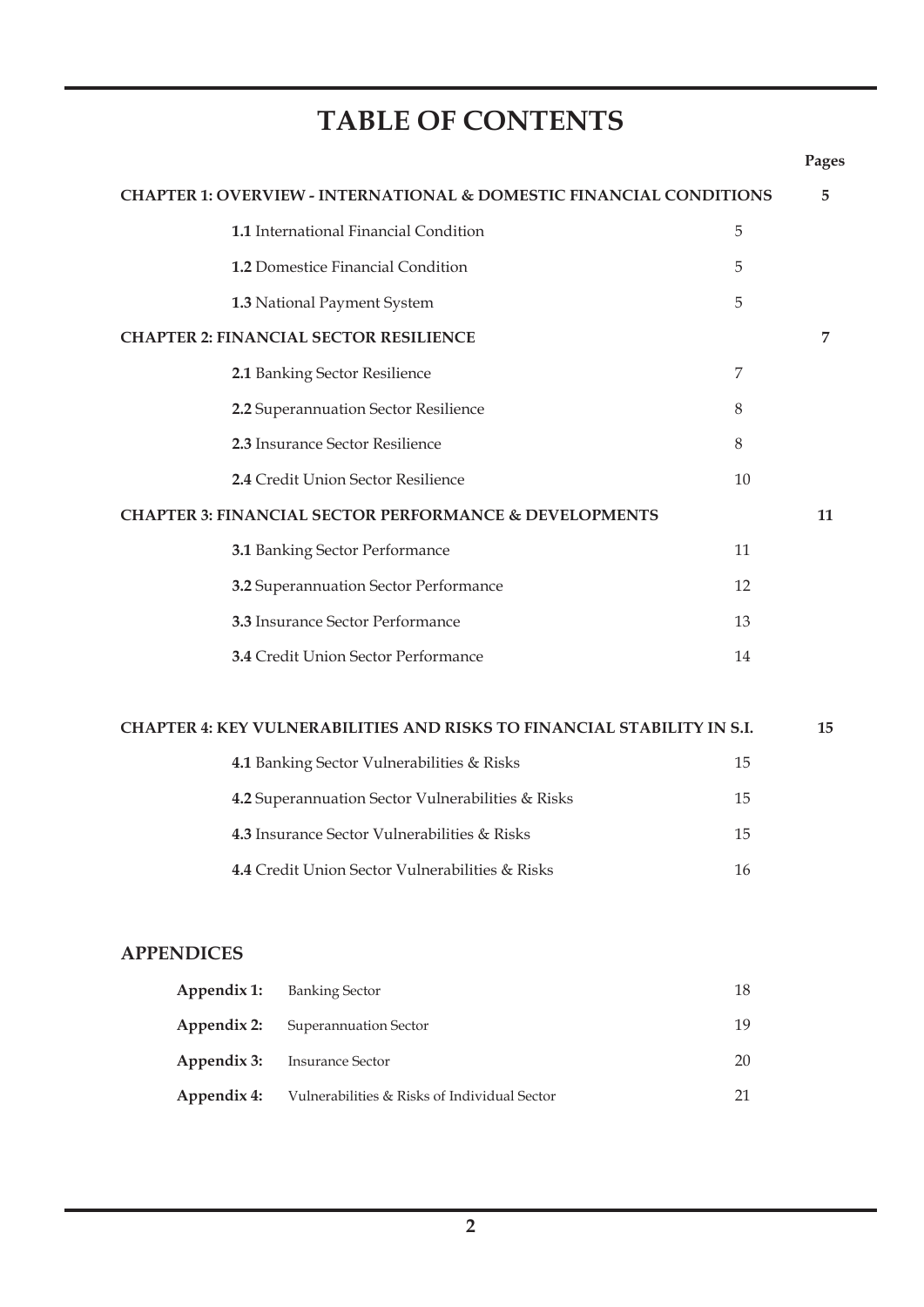# **LIST OF CHARTS**

| Figure 1: Banking Sector Half-Year Growth, 2H18 - 2H21                                         | 11 |
|------------------------------------------------------------------------------------------------|----|
| Figure 2: Banking Sector Half-Year Growth in Assets, 2H18 - 2H21                               | 11 |
| Figure 3: Banking Sector Half-Year Growth in Key Loans and Advances by Sectors, 2H18 - 2H21    | 11 |
| Figure 4: Superannuation Sector Half-Year Net Profit, 2H18 - 2H21                              | 12 |
| Figure 5: Superannuation Sector Growth in Major Assets, 2H18 - 2H21                            | 12 |
| Figure 6: Superannuation Sector Growth in Dollar value of Members Contributions, 2H18 - 2H21   | 12 |
| Figure 7: Insurance Sector Earned Premium Against Net Claims 2H21                              | 13 |
| Figure 8: Insurance Sector Half-Year Growth in Key Components of Income Statement, 2H18 - 2H21 | 14 |
| Figure 9: Insurance sector Half-Year Growth in Major Assets and Liabilities, 2H18 - 2H21       | 14 |

# **LIST OF TABLES**

| Table 1: Banking Sector Financial Soundness Indicators, 2H18 - 2H21                            |    |
|------------------------------------------------------------------------------------------------|----|
| Table 2: Superannuation Sector Financial Soundness Indicators, 2H18 - 2H21                     | 8  |
| <b>Table 3:</b> Insurance Sector Financial Soundness Indicators, 2H18 - 2H21                   | 9  |
| Table 4: Credit Union Sector Financial Soundness Indicators, 2H18 - 2H21                       | 10 |
| Table 5: Insurance Sector Industry Distribution of Gross Written Premium by Class, 2H18 - 2H21 | 13 |
| Table 6: Banking Sector Key Vulnerabilities and Risks                                          | 16 |
| <b>Table 7:</b> Superannuation Sector Key Vulnerabilities and Risks                            | 17 |
| Table 8: Insurance Sector Key Vulnerabilities and Risks                                        | 17 |
|                                                                                                |    |

#### **Pages**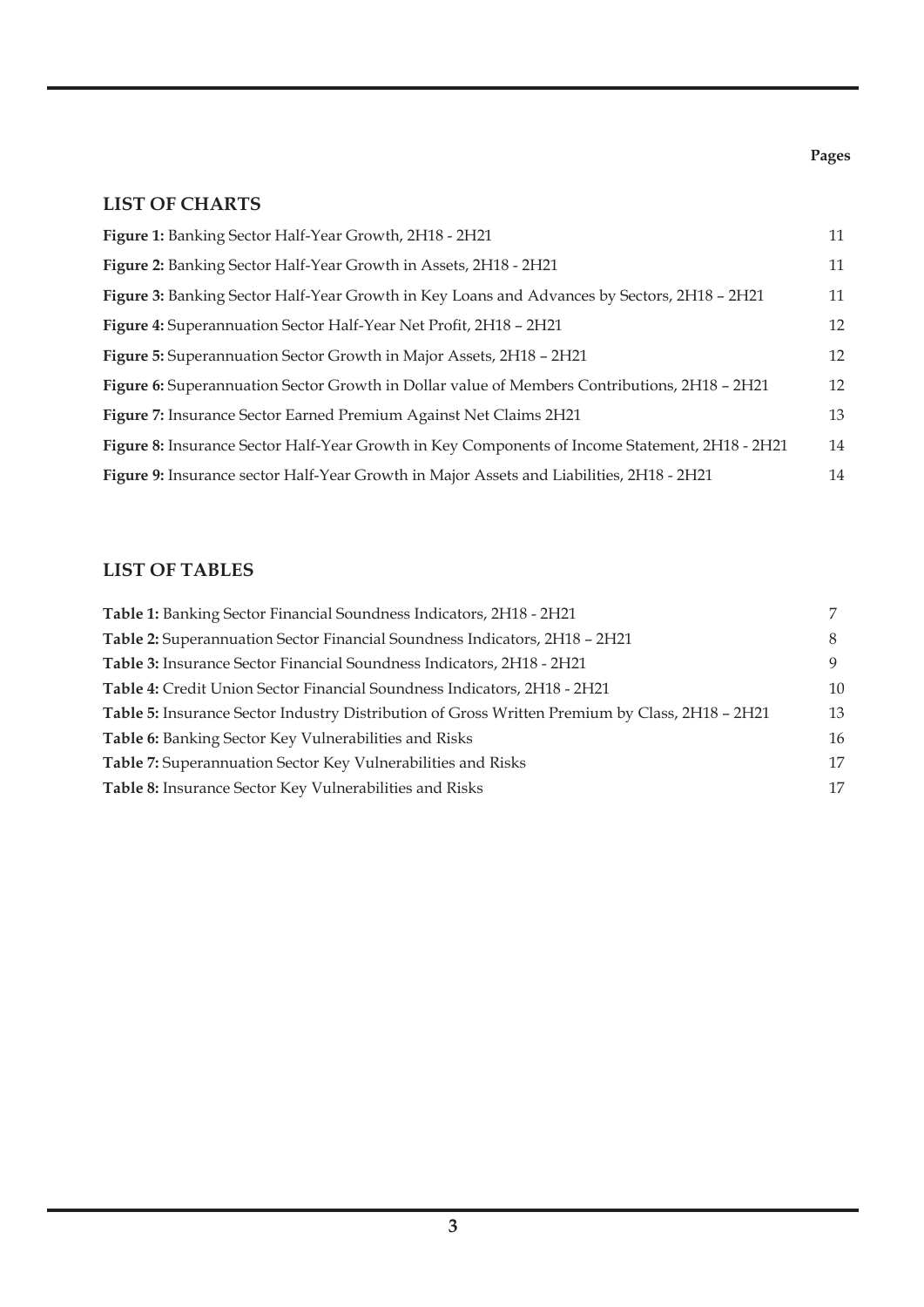### **Abbreviations**

| <b>CBSI</b>      | Central Bank of Solomon Islands                     |
|------------------|-----------------------------------------------------|
| 1H21             | First half of 2021, which ended 30th June 2021      |
| 2H <sub>21</sub> | Second half of 2021, which ended 31st December 2021 |
| <b>NPS</b>       | National Payment System                             |
| <b>SIG</b>       | Solomon Island Government                           |
| <b>WBG</b>       | World Bank Group                                    |
| <b>IFC</b>       | <b>International Financial Corporation</b>          |
| <b>UAT</b>       | <b>User Acceptance testing</b>                      |
| <b>SINPF</b>     | Solomon Islands National Provident Fund             |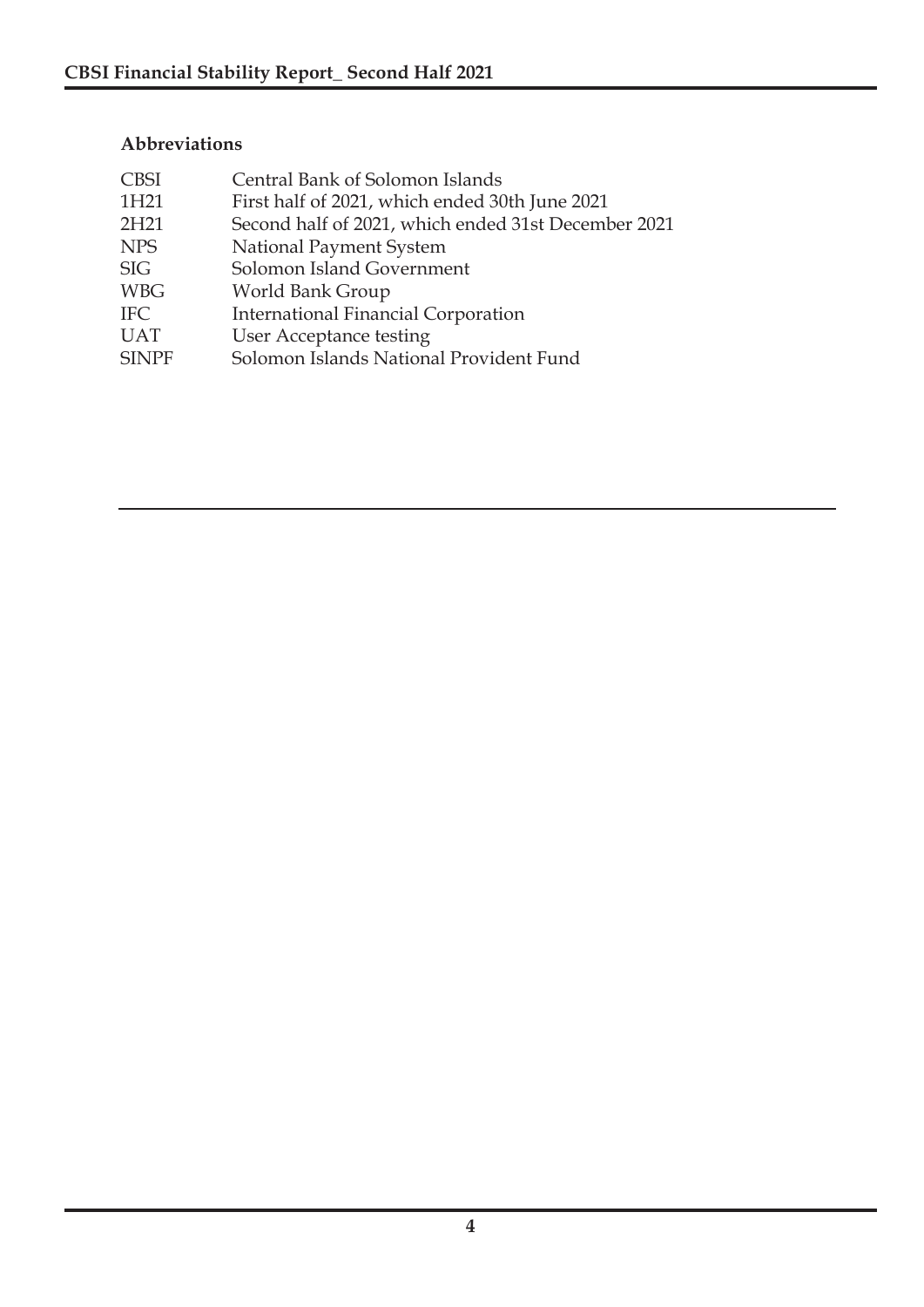#### **Chapter 1: OVERVIEW OF INTERNATIONAL & DOMESTIC FINANCIAL CONDITIONS**

#### **1.1: International Financial Condition**

The risk of financial instability remained anchored as the global economy traverses through the pandemic. Economic recovery started to emerge in the first half of 2021, backed mainly by policy support from governments and central banks around the world. Yet the pathway to full recovery remained divergent across different sectors and economies, in part due to the emergence of new COVID-19 variants, the high vaccination hesitancy ratio and the vaccination disparities experienced in some countries. Thus, raised concerns over the outlook of the global economic recovery and its sustainability. Amidst the recovery process, pockets of vulnerabilities surfaced which pose new challenges to the global financial system.

The resurgence of virus infections resulted from the emergence of new COVID-19 variants across the second half of 2021 (2H21) persistently and concurrently disrupted the global economy. This compelled affected countries to reimpose containment measures to curb the spread of the variants. Unfortunately, such measures have disrupted global supply chains and prompted price hikes in certain international commodities. As a result, inflation remained persistent than initially anticipated across 2H21 and a tightening of monetary policy was imminent to curb inflationary pressures. For some emerging and developing economies as well as frontier market economies, risks to financial stability were contained, owing to the continued monetary and fiscal support by advanced economies. However, early tightening of monetary policy by advanced economies would elevate tight financial conditions and higher rates that would adversely impact capital flows and fuel debt serviceability issues. This would impede growth in the medium term and put a drag on economic recovery. Nevertheless, monetary and fiscal support is crucial to facilitate a sustainable recovery, but it must be carried out diligently to avoid a sudden unmasking of tight financial conditions and potential unmooring of inflation that could result from fiscal stimulus.

COVID-19 has also accelerated digital transformation in the financial ecosystem. While these transformations are vital to support and fast-track the recovery process in such a time of restrictive physical contact, it also brings about new risks and vulnerabilities to the financial system. Besides cyber risk, one of the most notable risks to the financial system is digital currency, in particular, the crypto assets. Rapid growth in crypto assets poses new risks to the financial system as its cross-border operations may elevate operational and financial integrity risks. The increased trading of crypto asset could affect existing foreign exchange and capital management regimes, leading to destabilization of capital flows. Its nature of overly decentralized finance, coupled with poor disclosure itself, is a risk to its investors and the financial system. Furthermore, it can potentially result in runs if its reserves are being questioned due to deterioration in the dollar values of its backed assets. Financial regulators are put against

the odds to try to manage the risk given limited historical data on such developments. This necessitates the need for closer collaboration between regulators to address the challenge of digital dollarization and the impact it may have on the global financial system.

Besides COVID-19 related risks, developing countries have continued to grapple with challenges imposed by climate change. In particular, for small developing economies, climate change has imposed severe risks with notable damages to food security and infant mortality, lower productivity and output losses, deteriorating health outcomes, rising poverty and inequality, and heightened macroeconomic and financial instability. Moreover, investors and banks alike are reserved from investing in areas that are highly exposed to climate change disasters. Conversely, climate change has also unmasked investment opportunities in green finance related projects. Green finance investment is crucial in facilitating a transition into a greener economy, but this transition will mean phasing out the fossil-fuel sector and replacing it with renewable energy. However, the transition to the green economy itself might have some financial stability implications as the pathways towards full transition will be uneven across countries due to different dynamics, causing uncertainties during the process. Risks pertaining to the green economy transition would stem mainly from the fossil fuel sector. If not managed well, this may trigger transition shock that could proliferate large repricing of affected assets and conceiving financial stability risk.

#### **1.2: Domestic Financial Condition**

On the domestic front, the last six months of 2021 have been very challenging for the Solomon Islands economy. The perennial stress induced by the pandemic and the Honiara riot that occurred in late November 2021 disrupted the expected economic rebound, resulting in a negative growth of 0.6 percent from minus 4.3 percent posted in 2020<sup>1</sup> . The outcome mirrored negative growths witnessed in forestry, wholesale and retail, education, and transport sectors. Meanwhile, construction, fisheries, manufacturing, and copra production maintained positive growths during the period.

The sluggish economic growth, the impact of the November riot, and the uncertainties associated with the COVID-19 pandemic have negatively impacted government finances and labour market conditions. These events have exerted enormous pressures on government finances, debt service capabilities of corporate and domestic household entities, the mortgage market, the volume of asset quality in the system and the employment level of the country. Hence, decisive policy responses are crucial to mitigate any negative spillovers from such interactions on the overall economy.

<sup>1</sup> Obtained from CBSI's quarterly economic review, December 2021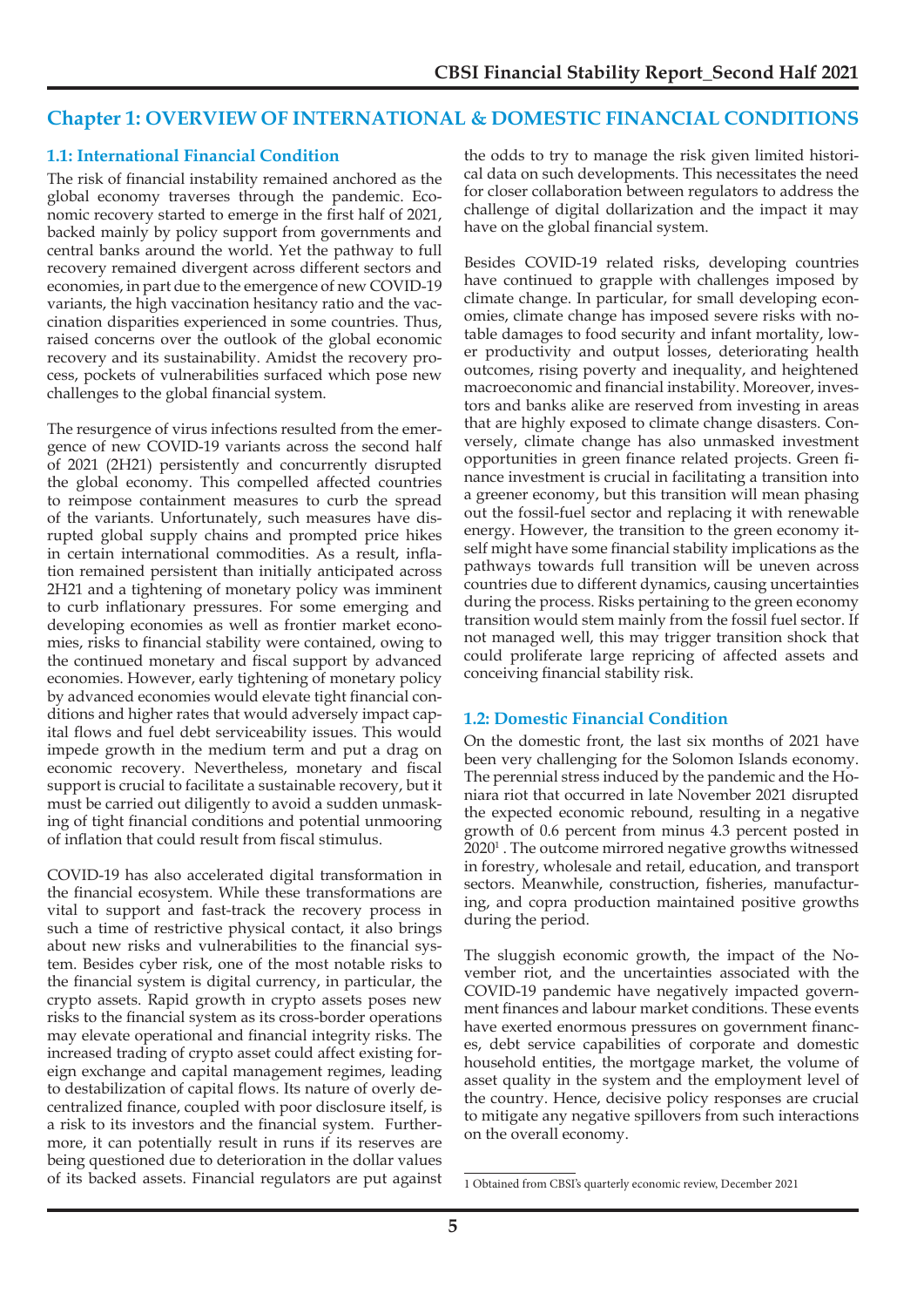In the financial sector, the banking sector  $2$  and superannuation sector continued to produce profitable results in 2H21, despite the slow economic performance. The former's profitability stemmed from credit growth and gains in financial instruments while growth in the profitability of the latter came from gains in portfolio investments and rental income from its properties. Subsequently, total assets for both sectors grew by 4.5 percent and 6.3 percent respectively from 1H21 to 2H21, reinforcing further both sectors' asset position and financial resilience to withstand shocks going forward. Similarly, the credit union sector continued to maintain profitability but at a much slower pace. The outcome pointed to a general reduction in lending activities which subsequently dragged down the revenue for the sector over the period.

On the other hand, the insurance sector recorded a loss during the period. The outcome reflected the impact of the Honiara riot, which triggered a surge in insurance claims against a slowdown in overall revenue. Nevertheless, the sector's total asset and capital levels remained adequate to absorb losses in the short-to-medium term.

Meanwhile, Solomon Islands is embarking on establishing a National Payment System (NPS). This NPS, once established, will assist in facilitating a safer and more efficient payment platform thereby increasing financial access and at the same time, promoting and maintaining financial stability. However, the progress of the NPS was hobbled by the ongoing health crises and cross border travel restrictions.

In light of the developments within the financial sector, pockets of risk and vulnerabilities persist which if left unchecked, can potentially destabilize the domestic financial system. Among others, credit risk, liquidity risk, and the cyber risk appeared to be the most common risks faced by each sector.

On another note, the government's policy decision to cut back its rental entitlement for its public employees could rekindle further vulnerabilities in the financial system. This policy decision has caused anxiety among the banks, credit institutions and homeowners. This is because most landlords have mortgages and depend very much on rental income to service their loans. Since government employees are the highest number of tenants, a cutback in their rental entitlements would lead to a reduction in rental income for most landlords. This could affect loan repayment causing an increase in non-performing loans (NPL), especially in the housing loan portfolio. As a result, it may put pressure on banks and credit institutions' capitals which will affect their solvency position.

Considering the risk and vulnerabilities facing the financial sector, the CBSI will continue to ensure that decisive actions are taken to keep the risk and vulnerabilities at bay. This is critical to ensure financial stability prevails in order to support economic growth going forward.

#### **1.3: National Payment System**

Building a modern Payment System Infrastructure is essential for a safer and efficient way of facilitating payments to promote and maintain financial system stability along with increasing the level of financial access. Driven by that objective, the CBSI and SIG in collaboration with World Bank Group (WBG) and International Financial Corporation (IFC) and other stakeholders have developed the National Payment System (NPS) for Solomon Islands.

The National Payments Bill 2020 is before Parliament for enactment. The Central Bank will ensure the Payments System is successfully implemented for an efficient and inclusive payment service delivery to support economic activities in the country.

<sup>2</sup> Banking sector includes both commercial banks and credit institutions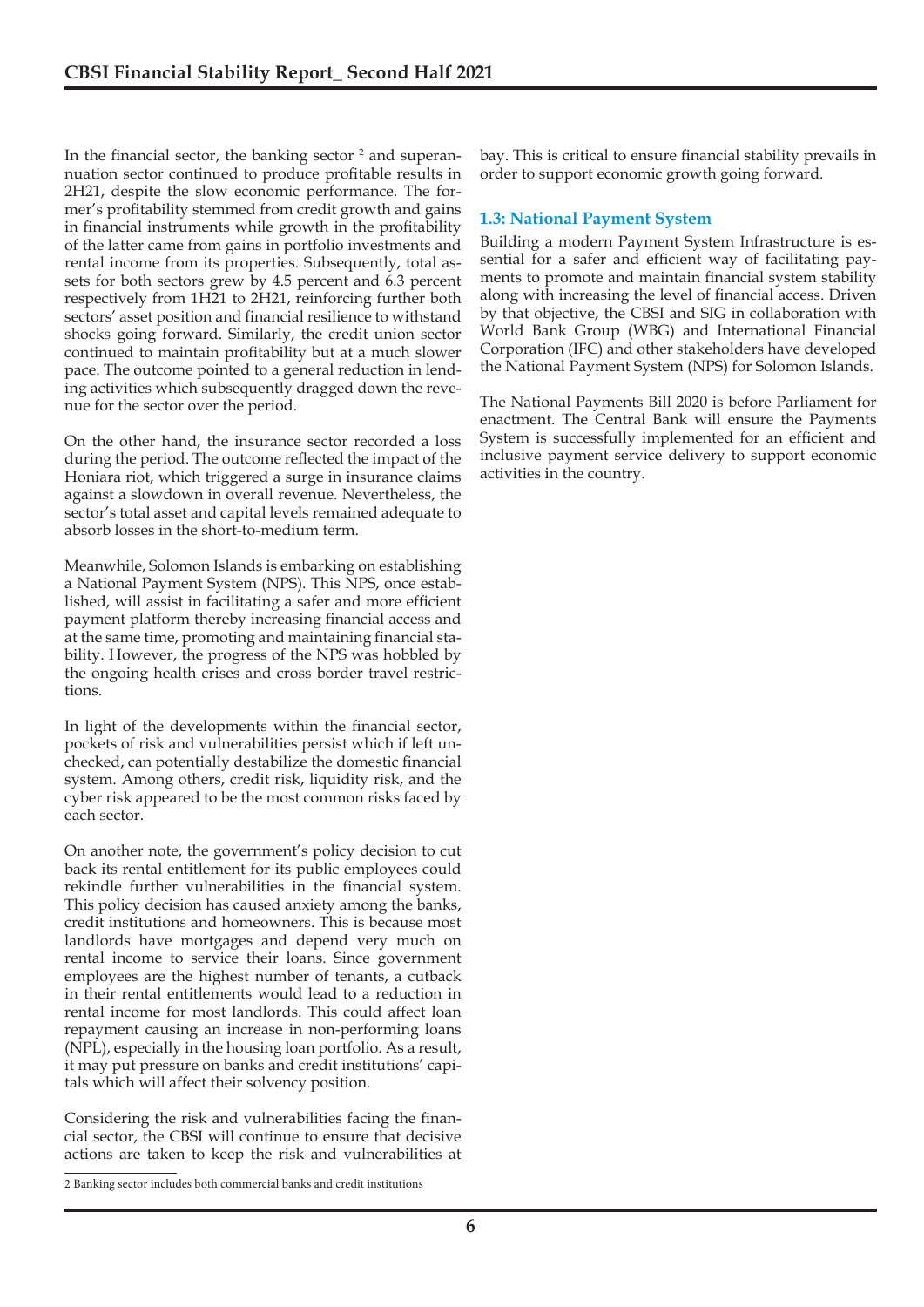## **Chapter 2: FINANCIAL SECTOR RESILIENCE**

#### **2.1: Banking Sector Resilience**

The Banking Sector remained resilient and sound in 2H21. Despite the pandemic and the weak economic conditions, the banks maintained strong capital adequacy ratio (CAR) of 32.9 percent, significantly above the 15 percent regulatory minimum threshold. The notable increase in non-interest income in 2H21 contributed to the positive return on assets ratio. Correspondingly, the banks maintained greater liquidity resilience as revealed by the acceptable levels of deposit to loans and liquid assets to total assets ratios (See Table 1). While the sector's overall liquidity remained structurally higher than the industry's shortterm obligations, liquidity positions for individual banks

remained uneven. In 2H21, the banks maintained normal operations despite brief disruptions. Non-performing loans dropped, as banks write off legacy loans from their books.

### **Table 1: Banking Sector Financial Soundness Indicators, 2H18 - 2H21**

|                                                                                       | <b>2H18</b> | 1H19   | <b>2H19</b> | 1H20   | <b>2H20</b> | 1H21   | <b>2H21</b> |
|---------------------------------------------------------------------------------------|-------------|--------|-------------|--------|-------------|--------|-------------|
| Capital Adequacy                                                                      |             |        |             |        |             |        |             |
| Total regulatory capital-to-risk weighted<br>assets ratio (RWAs) $(CAR) > 15\%$       | 31.1%       | 28.9%  | 31.3%       | 29.2%  | 33.7%       | 33.4%  | 32.9%       |
| Tier 1 regulated capital to risk weighted assets<br>ratio $>7.5\%$                    | 30.0%       | 28.9%  | 30.8%       | 29.2%  | 31.5%       | 33.0%  | 31.2%       |
| Nonperforming loans (NPLs) net specific loan<br>loss provisions-to-capital & reserves | 11.8%       | 18.3%  | 18.0%       | 20.2%  | 16.6%       | 18.1%  | 13.9%       |
| <b>Asset Quality</b>                                                                  |             |        |             |        |             |        |             |
| NPL-to-total gross loans ratio                                                        | 7.1%        | 9.8%   | 10.4%       | 11.8%  | 10.6%       | 11.4%  | 10.4%       |
| Specific loan loss provisions-to-NPLs<br>(Coverage Ratio)                             | 30.9%       | 25.5%  | 29.4%       | 27.9%  | 29.9%       | 28.7%  | 36.4%       |
| <b>Earnings &amp; Profitability</b>                                                   |             |        |             |        |             |        |             |
| Return on Assets (ROA)                                                                | 3.5%        | 3.6%   | 3.1%        | 1.8%   | 2.1%        | 2.5%   | 2.3%        |
| Return on Equity (ROE)                                                                | 20.4%       | 21.4%  | 18.3%       | 10.0%  | 11.8%       | 13.4%  | 12.4%       |
| Net-interest Income to Gross Income                                                   | 54.6%       | 52.4%  | 53.6%       | 58.2%  | 59.1%       | 59.6%  | 58.2%       |
| Cost-to-income ratio                                                                  | 52.1%       | 52.5%  | 54.0%       | 56.4%  | 57.1%       | 58.3%  | 55.7%       |
| Non-interest income-to-gross income                                                   | 45.4%       | 47.6%  | 46.4%       | 41.8%  | 40.9%       | 40.4%  | 41.8%       |
| Personnel expenses-to-noninterest expenses<br>$<35\%$                                 | 30.9%       | 30.2%  | 29.7%       | 32.2%  | 31.2%       | 34.4%  | 32.5%       |
| Interest spread                                                                       | 10.4%       | 10.1%  | 10.0%       | 9.8%   | 9.6%        | 9.2%   | 9.1%        |
| Liquidity                                                                             |             |        |             |        |             |        |             |
| Deposits-to-loans ratio                                                               | 158.4%      | 148.2% | 143.0%      | 148.8% | 152.7%      | 147.8% | 152.0%      |
| Liquid assets-to-total assets ratio                                                   | 40.4%       | 38.7%  | 37.4%       | 39.5%  | 45.4%       | 46.5%  | 46.4%       |
| <b>Sensitivity to Market Risks</b>                                                    |             |        |             |        |             |        |             |
| Net open position in foreign exchange-to-cap-<br>ital $\langle 25\%$                  | 4.1%        | 2.2%   | 2.1%        | 7.4%   | 2.4%        | 2.4%   | 2.9%        |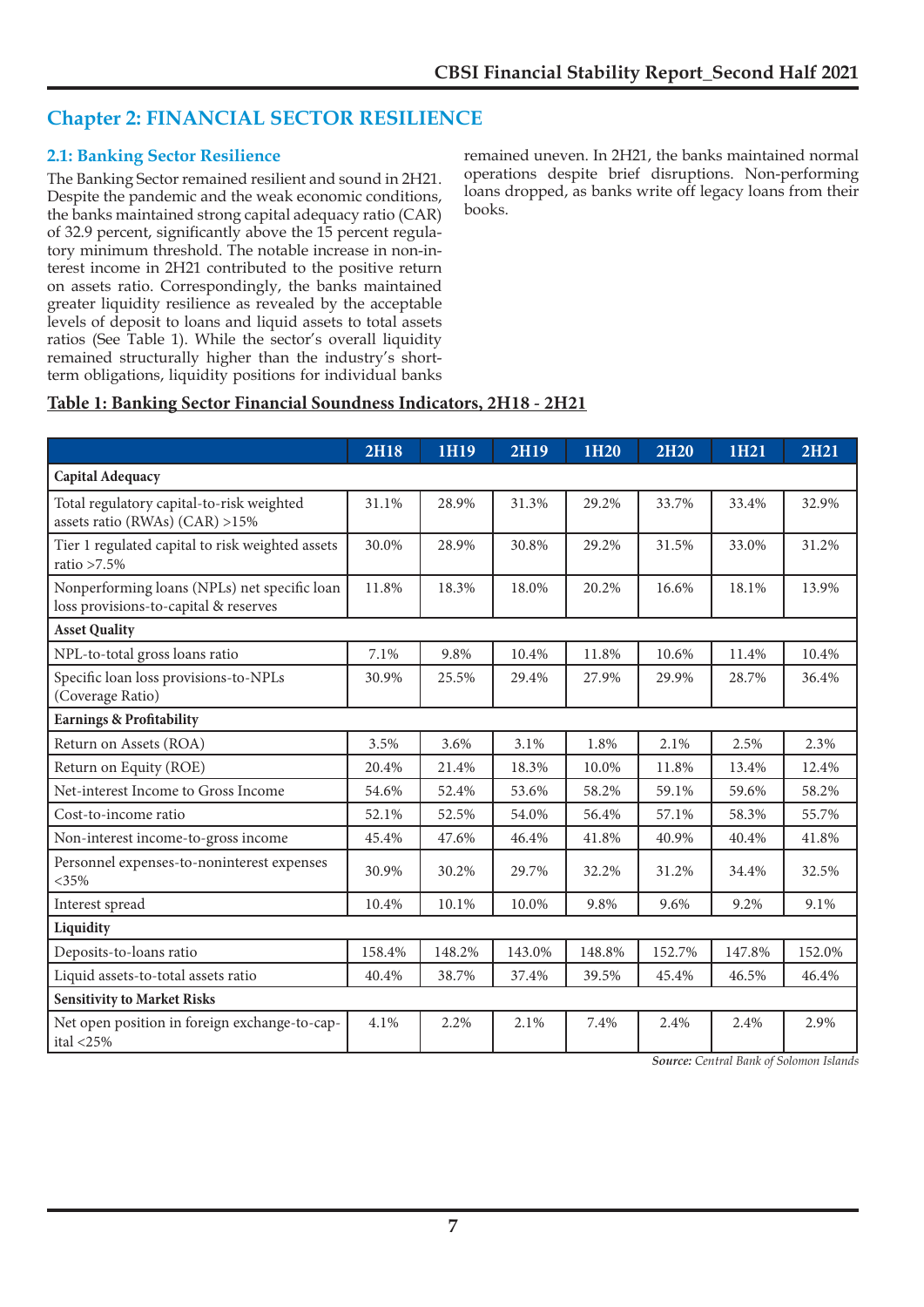#### **2.2: Superannuation Sector Resilience**

The 2H21 review finds that the superannuation sector <sup>3</sup>remained resilient despite the unprecedented challenges of COVID-19, weak labour market conditions, and the November 2021 riots and looting in Honiara. Closure of businesses, particularly in Honiara, as a result of the unfortunate events did not dampen contribution inflows during the reviewed period. The sector's resilience was a testament to the unwavering commitment of the Fund's management to counteract the impact of COVID-19 on the sector's core investments in 2H21 and to ensure the sector's capital and liquidity positions remain adequate.

proliferating the industry's loss ratio to 63.1 percent in 2H21 from 17.1 percent in 1H21 (Table 1- Insurance Sector FSI). As a result, the industry's combined ratio grew by 35 percentage points to 104.2 percent, reflecting an unfavourable profitable position for the industry during the period (Table 1 insurance sector FSI). Despite the weak profitable position, the sector's resilience remained intact due to the sector's robust capital adequacy level. In terms of ratio, the sector has a capital adequacy ratio of 23.4 percent and a ratio of capital and reserves to total assets of 42.6 percent in 2H21. These were manifestations of capital build-ups accumulated

#### **Table 2: Superannuation Sector Financial Soundness Indicators, 2H18 - 2H21**

|                                                                                                                | 2H18   | 1H19   | <b>2H19</b> | 1H20    | <b>2H20</b> | 1H21   | <b>2H21</b> |
|----------------------------------------------------------------------------------------------------------------|--------|--------|-------------|---------|-------------|--------|-------------|
| Capital Adequacy                                                                                               |        |        |             |         |             |        |             |
| Capital to total assets<br>$(L > 15\%, M > 10\%, H > 7.5\%, E < 7.5\%)$                                        | 10.7%  | 18.8%  | 12.0%       | 12.3%   | 9.2%        | 11.9%  | 11.8%       |
| <b>Asset Quality</b>                                                                                           |        |        |             |         |             |        |             |
| Substandard investment assets to total investment assets<br>$(L \le 5\%, M > 5\%, H > 10\%, E < 20\%)$         | 3.3%   | 3.5%   | 3.4%        | 3.2%    | 2.3%        | 1.2%   | 0.9%        |
| HHI (Exposure by Class)<br>$(L < 1001, M > 1001, H > 2001, E > 4901)$                                          | 3040.3 | 3070.3 | 3056.1      | 2959.5  | 2972.6      | 2920.1 | 3019        |
| <b>Earnings &amp; Profitability</b>                                                                            |        |        |             |         |             |        |             |
| Return on earning assets ratio<br>$(L > = 2.5\%, M < 2.5\%, H < 1.5\%, E < = -1.5\%)$                          | 11.6%  | 12.3%  | 7.9%        | 10.0%   | 6.1%        | 7.7%   | 4.8%        |
| Cost to income ratio<br>$(L \le 50\%, M > 50\%, H > 70\%, E > 85\%)$                                           | 29.3%  | 11.1%  | 18.2%       | 74.7%   | 104.7%      | 23.0%  | 21.0%       |
| Return on assets ratio<br>$(L > 5\%, M > 1\%, H > 0.5\%, E < 0.5\%)$                                           | 2.0%   | 18.2%  | 8.4%        | $0.0\%$ | $-0.6%$     | 6.8%   | 7.9%        |
| Liquidity                                                                                                      |        |        |             |         |             |        |             |
| Liquid assets to total value of members contribution ratio<br>$(L > 30\%, M < 29.9\%, H < 19.9\%, E < 14.9\%)$ | 30.2%  | 31.2%  | 27.7%       | 25.7%   | 24.9%       | 26.2%  | 22.7%       |
| Liquid assets to total assets ratio<br>$(L > 20\%, M < 20\%, H < 15\%, E < 10\%)$                              | 26.0%  | 24.4%  | 23.7%       | 21.7%   | 22.0%       | 22.5%  | 19.5%       |

#### **2.3: Insurance Sector Resilience**

The insurance industry traversed through turbulent times as COVID-19 induced economic pressures continued to jeopardize the industry's performance. This situation was further exacerbated by the riot in November 2021 that resulted in the incineration of commercial properties in Honiara, forcing them to cease operations. These led to a cutback in economic activities, causing limited business opportunities for local insurers and, subsequently derailing the industry's overall growth performance in 2H21. The aftermath of the recent riot posed significant impact on the industry's profitability. Net profit position of the industry plunged by 151 percent from \$4.5 million in 1H21. The outcome was largely driven by a rise in property claims as a result of the riot and other attritional weather-related claims. Total claims surged by 156 percent,

*Source: Central Bank of Solomon Islands*

over the years; and signifies sufficient capital to cushion immediate economic shocks that would arise from the sector's inherent risks that may potentially crumble insurers' solvency position.

In terms of its liquidity resilience, the industry's liquid asset to short-term liabilities ratio subsided over the period. This came on the back of a decline in liquid assets against an up-trending short-term liability. The industry's liquid assets fell by 6 percent, owing to a decline in cash and deposits coupled with a drop back in debt securities and other assets. On the other hand, shortterm liabilities rose by 9 percent mainly due to growth in outstanding claims and unearned premium liabilities. These outcomes subsequently reversed the sector's liquid asset to short-term liability ratio by 14 percent from 184 percent in 1H21 to 159.1 percent in 2H21. Despite the increase in short-term liabilities, the industry's

<sup>3</sup> Comprises of the only superannuation in the country which is Solomon Islands National Provident Fund (SINPF)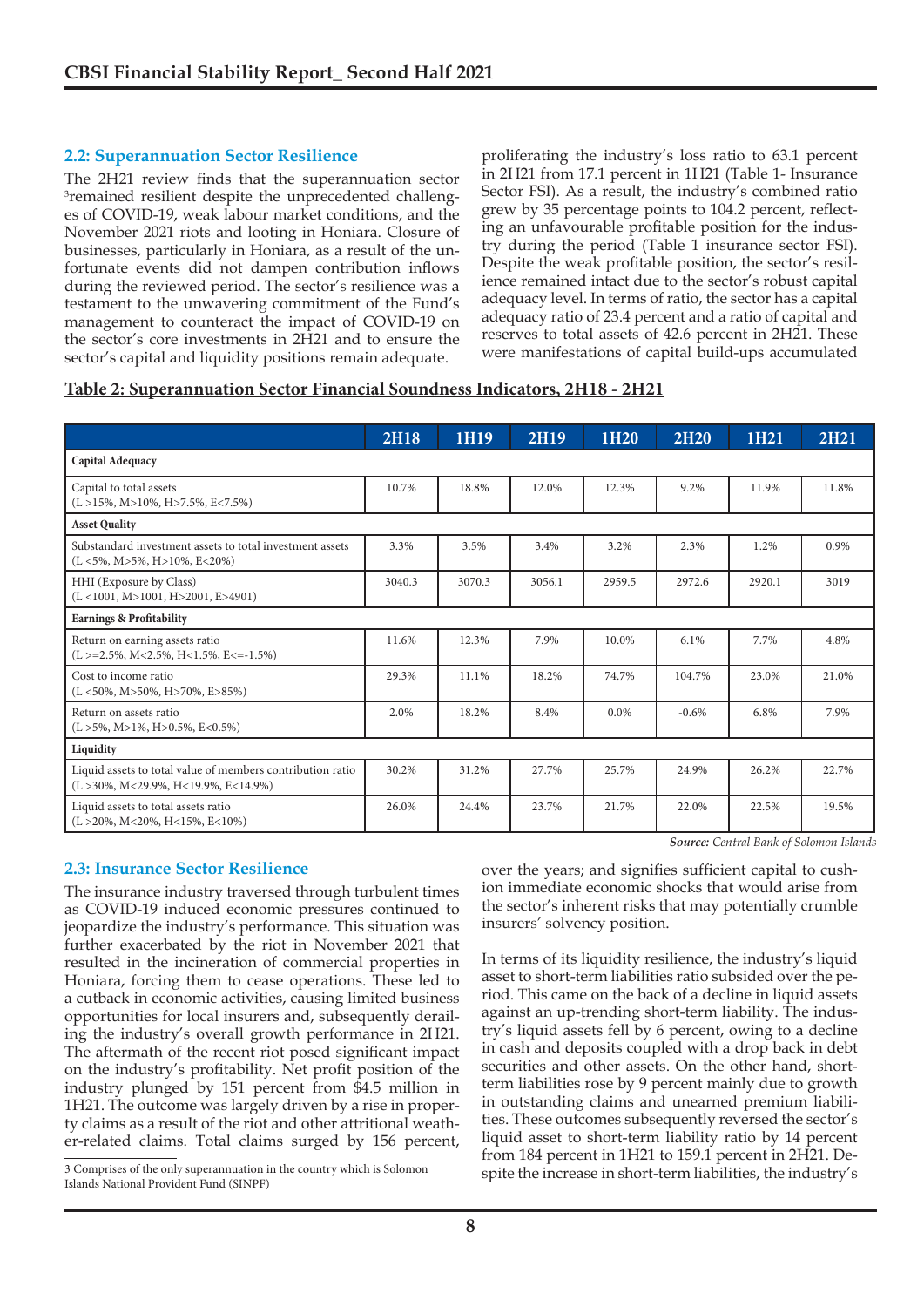liquidity position remained sound to meet its short-term obligation when fall due - as the level of liquid assets was more than sufficient to cushion its liabilities in the near term. Similarly, the industry's asset quality continues to

### **Table 3: Insurance Sector Financial Soundness Indicators, 2H18 - 2H21**

|                                                               | <b>2H18</b> | 1H19   | 2H19   | 1H20    | <b>2H20</b> | 1H21   | <b>2H21</b> |  |  |
|---------------------------------------------------------------|-------------|--------|--------|---------|-------------|--------|-------------|--|--|
| Capital Adequacy                                              |             |        |        |         |             |        |             |  |  |
| Net Premium to Capital                                        | 33.4%       | 41.6%  | 37.4%  | 28.4%   | 26.6%       | 32.4%  | 23.4%       |  |  |
| Capital & Reserves to Total Assets                            | 41.2%       | 46.2%  | 46.6%  | 42.3%   | 47.4%       | 42.2%  | 42.6%       |  |  |
| <b>Asset Quality</b>                                          |             |        |        |         |             |        |             |  |  |
| Debtors to Total Assets                                       | 14.0%       | 14.5%  | 15.4%  | 21.5%   | 24.3%       | 23.5%  | 25.0%       |  |  |
| Debtors to (Gross Premium + Reinsurance)                      | 57.5%       | 53.9%  | 57.3%  | 112.4%  | 158.8%      | 112.2% | 135.8%      |  |  |
| Reinsurance & Actuarial Issues                                |             |        |        |         |             |        |             |  |  |
| Risk Retention Ratio                                          | 55.2%       | 73.0%  | 69.3%  | 72.4%   | 82.1%       | 67.6%  | 65.0%       |  |  |
| <b>Adequacy of Claims</b>                                     |             |        |        |         |             |        |             |  |  |
| Loss Ratio (Net Claims to Net Premiums)                       | 16.8%       | 5.2%   | 16.3%  | 30.9%   | 12.7%       | 17.5%  | 63.1%       |  |  |
| <b>Earnings &amp; Profitability</b>                           |             |        |        |         |             |        |             |  |  |
| Expense Ratio (Expense to Net Premium)                        | 55.3%       | 44.7%  | 44.5%  | 44.9%   | 35.9%       | 51.3%  | 41.0%       |  |  |
| Combined Ratio (Net Claims + Expense to Net Premi-<br>ums)    | 72.1%       | 49.9%  | 60.8%  | 75.8%   | 48.6%       | 68.8%  | 104.2%      |  |  |
| Investment Income Ratio (Investment Income to Net<br>Premium) | 1.5%        | 1.2%   | 1.3%   | $-3.6%$ | 1.7%        | 0.4%   | 1.7%        |  |  |
| Return on equity                                              | 13.6%       | 20.0%  | 15.1%  | 5.4%    | 13.7%       | 7.5%   | $-1.6%$     |  |  |
| <b>Liquidity Ratio</b>                                        |             |        |        |         |             |        |             |  |  |
| Liquid Assets to Short Term Liabilities                       | 162.1%      | 177.7% | 153.3% | 146.5%  | 170.8%      | 184.8% | 159.1%      |  |  |

*Source: Central Bank of Solomon Islands*

show strong performance, posting higher debtors to gross premium and reinsurance ratio of 135.8 percent and 25 percent in debtors to total `assets ratio respectively. This came on the back of positive growth in the sector's assets amidst negative pressure on its overall earnings.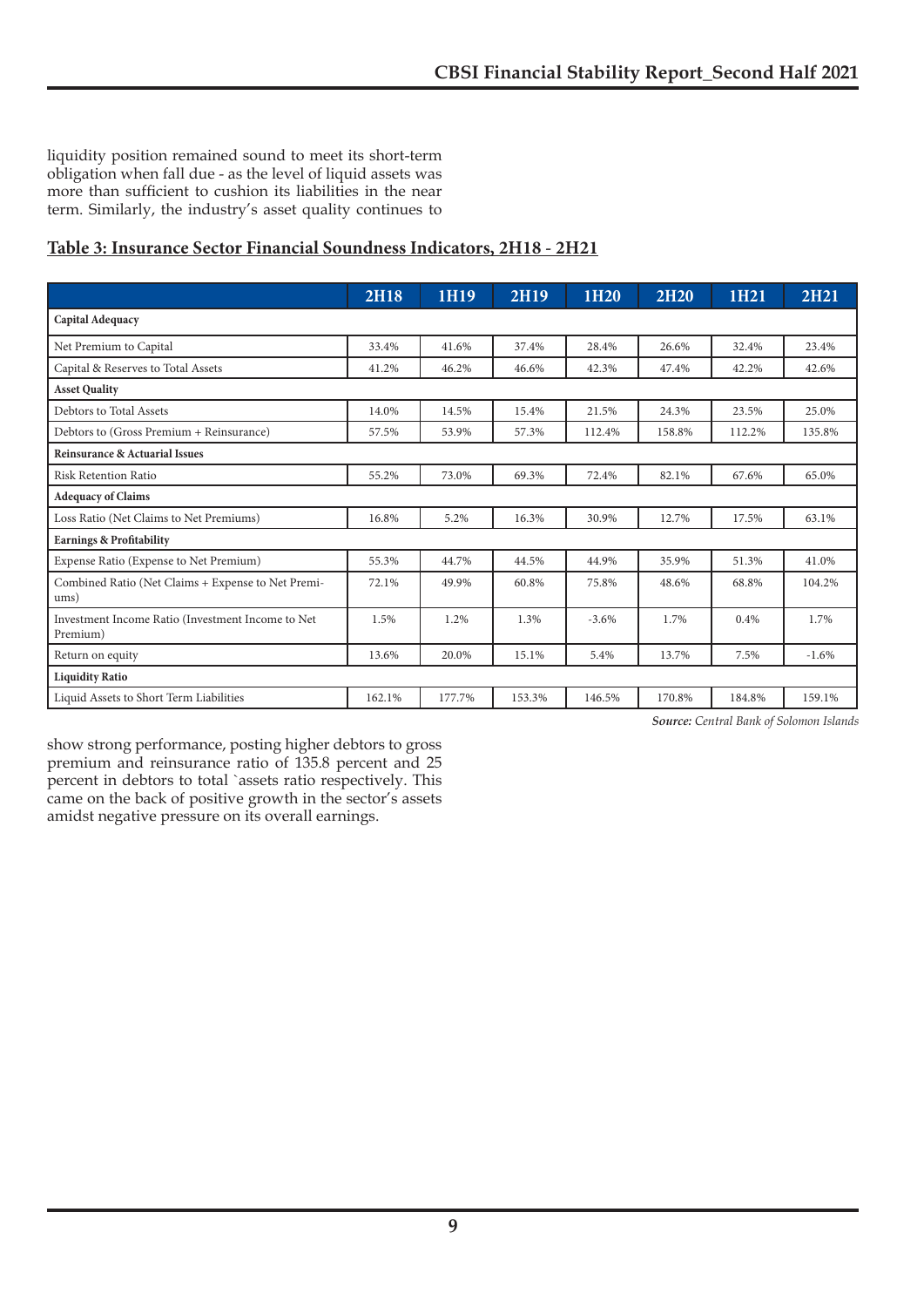#### **2.4: Credit Union Sector Resilience**

Despite the adverse impacts of the COVID-19 pandemic on the domestic economy, the Credit Union sector showed resilience and stability during the second half of 2021. The steadiness stemmed from reported positive financial performance and sustaining of capital adequacy above the required threshold of 10 percent in accordance with the Credit Union Act 1986. The high capital adequacy level indicated the Credit Union sector is well capitalised to absorb any credit losses and adverse economic circumstances.

#### **Table 4: Credit Union Sector Financial Soundness Indicators, 2H18 - 2H21**

|                                       | <b>2H18</b> | 1H19   | <b>2H19</b> | 1H <sub>20</sub> | <b>2H20</b> | 1H21   | <b>2H21</b> |  |  |  |  |  |
|---------------------------------------|-------------|--------|-------------|------------------|-------------|--------|-------------|--|--|--|--|--|
| <b>Balance Sheet (SBD million)</b>    |             |        |             |                  |             |        |             |  |  |  |  |  |
| Total loans                           | 47.8        | 50.3   | 50.7        | 52.6             | 55.8        | 56.5   | 56.8        |  |  |  |  |  |
| <b>Total Assets</b>                   | 70.7        | 85.1   | 79.8        | 81.5             | 84.9        | 92.3   | 93.0        |  |  |  |  |  |
| Total Deposits (savings)              | 51.7        | 63.1   | 50.4        | 51.2             | 51.3        | 54.2   | 55.0        |  |  |  |  |  |
| Total Share capital                   | 15.3        | 18.4   | 26.1        | 26.1             | 27.7        | 31.9   | 31.6        |  |  |  |  |  |
| <b>Income Statement (SBD million)</b> |             |        |             |                  |             |        |             |  |  |  |  |  |
| Income                                | 3.6         | 4.4    | 4.5         | 2.9              | 4.2         | 3.8    | 4.3         |  |  |  |  |  |
| Expenses                              | 1.8         | 2.5    | 2.1         | 1.6              | 2.6         | 2.3    | 3.1         |  |  |  |  |  |
| Net Surplus                           | 1.8         | 1.9    | 2.4         | 1.5              | 1.6         | 1.5    | 1.2         |  |  |  |  |  |
| <b>Statistics</b>                     |             |        |             |                  |             |        |             |  |  |  |  |  |
| Membership                            | 6,700       | 6,750  | 6,790       | 6,795            | 6,800       | 6,850  | 6,850       |  |  |  |  |  |
| No. of Reporting Credit Unions        | 10          | 10     | 10          | 10               | 10          | 10     | 10          |  |  |  |  |  |
| <b>Indicators</b>                     |             |        |             |                  |             |        |             |  |  |  |  |  |
| Capital Adequacy (>10%)               | 22%         | 22%    | 33%         | 32%              | 33%         | 35%    | 34%         |  |  |  |  |  |
| <b>Earnings &amp; Profitability</b>   |             |        |             |                  |             |        |             |  |  |  |  |  |
| <b>ROA</b>                            | 2.5%        | 2.2%   | 3.0%        | 1.8%             | 1.9%        | 1.6%   | 1.3%        |  |  |  |  |  |
| Loans to Assets                       | 67.6%       | 59.1%  | 63.5%       | 64.5%            | 65.7%       | 61.2%  | 61.1%       |  |  |  |  |  |
| <b>ROE</b>                            | 11.8%       | 10.3%  | 9.2%        | 5.7%             | 5.8%        | 4.7%   | 3.8%        |  |  |  |  |  |
| Self Sufficiency Ratio                | 200.0%      | 176.0% | 214.3%      | 181.3%           | 161.5%      | 165.2% | 138.7%      |  |  |  |  |  |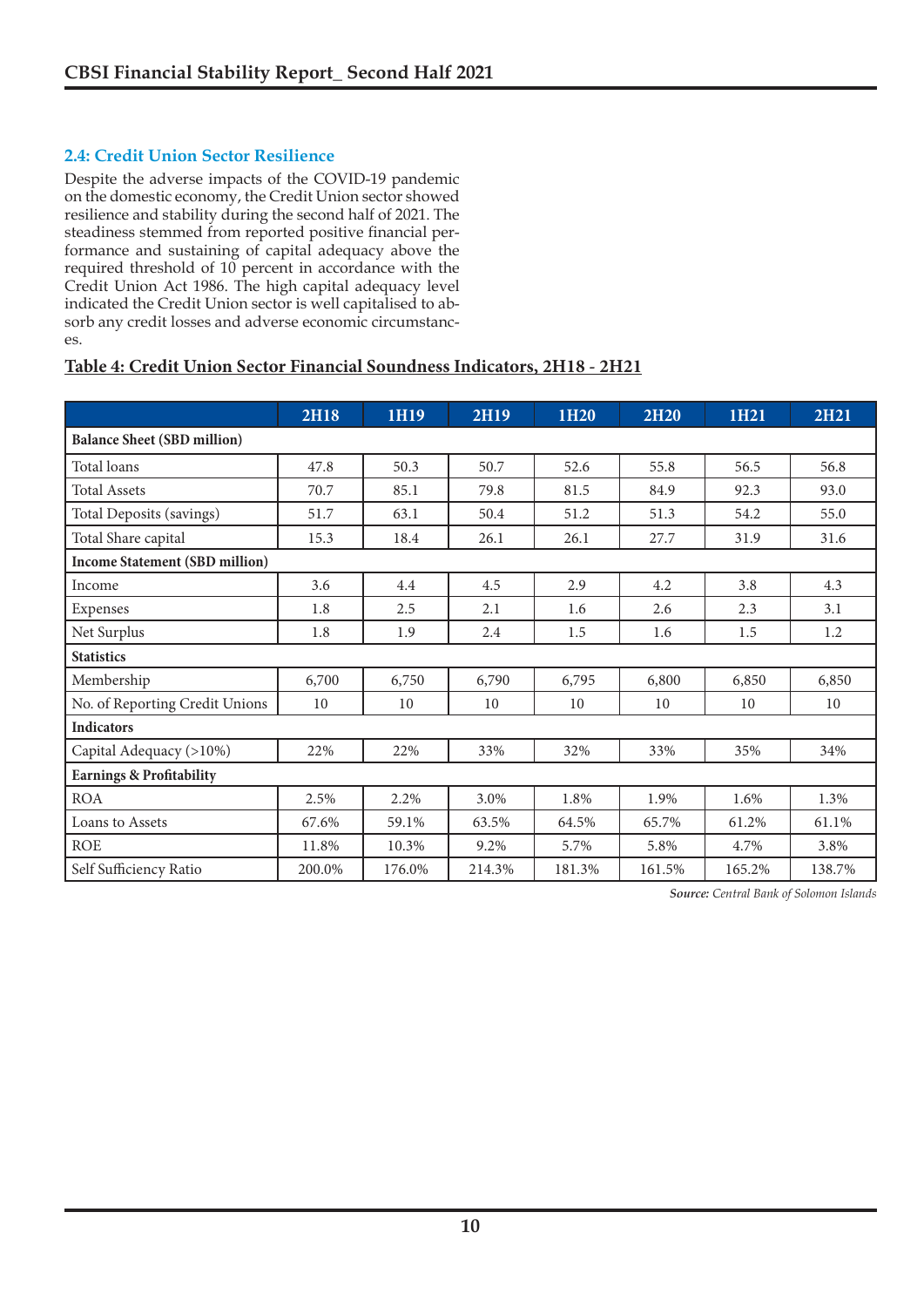### **Chapter 3: FINANCIAL SECTOR PERFORMANCE & DEVELOPMENTS**

#### **3.1: Banking Sector Performance**

The Banking Sector produced another profitable result in 2H21 as measured by the positive return on assets ratio, despite the November riots and the continued impact of COVID-19 pandemic. Net profit before tax (NPBT) fell from 3.3 percent in 1H21 to a negative 11.3 percent in 2H21 which, in value terms, amounted to \$ 69.4 million (refer Fig. 1); this fall was led by an increase in loan loss provision expenses due to uncertainties associated with COVID-19 pandemic. The Sector's profitability, nevertheless, remained positive predominantly stemming from increased lending activities, gains on financial instruments, and falls in non-interest expenses as banks adapted digital transformation strategies to amplify reach, reduce cost





*Source: Central Bank of Solomon Islands*

and generate additional revenue.

The banks' consolidated assets grew from \$6.39 billion in 1H21 to \$6.68 billion in 2H21 (Appendix 1.2). This growth reflected an increase in demand balances due from depository institutions; following a rise in off-shore loans and foreign currency term deposits. Probing further, all core assets of the Banking Sector grew in 2H21 but none more dramatic than non-financial assets, which expanded by 39 percent over the period, (see Fig.2) due to application of IFRS 16 leases.

Similarly, total deposits in the Banking Sector grew by 2.4 percent in 2H21 and continued to remain as a stable source of funding for the sector.

#### **Figure 2: Banking Sector Half-Year Growth in Assets, 2H18 - 2H21**



*Source: Central Bank of Solomon Islands*

During the review period, Banks' lending activities persisted, with an increase in loans and advances by \$45.9 million which translated to a positive growth of 1.8 percent to \$2.61 billion level. The personal, communication, forestry, manufacturing, distribution, and fishing sectors have driven overall credit growth in 2H21 (See Fig.3). The upward trend reflects Bank's appetite to continue lending to economically viable sectors whilst maintaining a quality loan book amidst the COVID-19 pandemic and its potentially detrimental implications on the asset quality of



**Figure 3: Banking Sector Half-Year Growth in Key Loans and Advances by Sectors, 2H18 - 2H21**

*Source: Central Bank of Solomon Islands*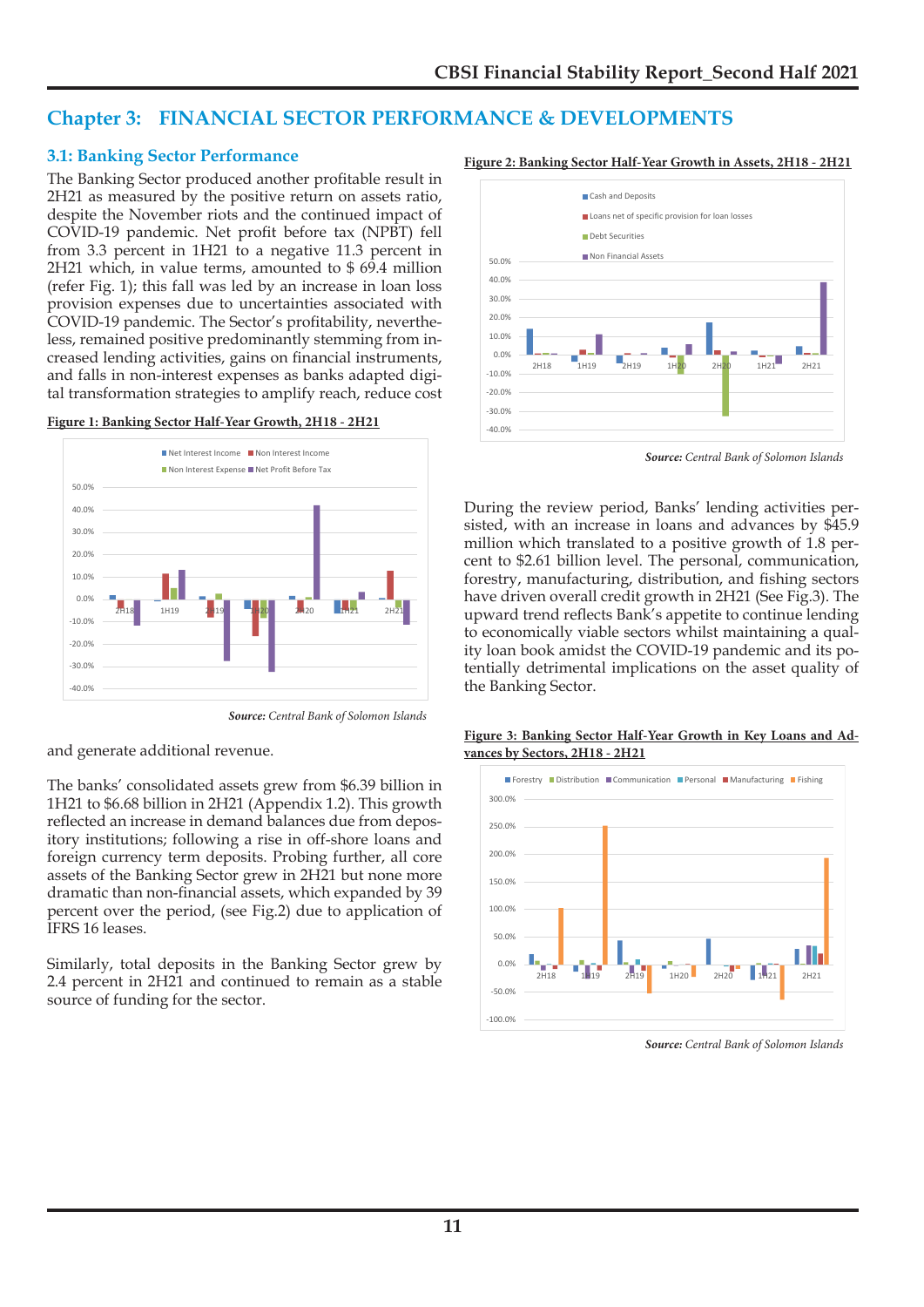#### **3.2: Superannuation Sector Performance**

The superannuation sector recorded another positive performance in 2H21 amid COVID-19 related disruptions and uncertainties. Net profit strengthened by 47.4 percent from 1H21 to \$193 million, an unprecedented record since 2H19 and remains above the pre-COVID-19 pandemic level. The improved performance was achieved mainly through a combination of income growth from both returns and gains from the shares and equities held in the Fund's major subsidiaries<sup>4</sup> and rental income from investment properties. Gains from shares and equities was partly due to the improvement in the countries credit ratings<sup>5</sup> in which the investments were held. The combined interest income and noninterest income was able to financially cushion the noninterest expenses during the period, resulting in the sector's profitability.

#### **Figure 4: Superannuation Sector Half - Year Net Profit, 2H18 - 2H21**



*Source: Central Bank of Solomon Islands*

The sector's total investment assets continue to rise in 2H21 with domestic equities comprising a larger portion of the overall investment assets. This growth was supported by the commitment of Board and Management to financially reward members, reflecting in particular 6.3 percent growth in total assets to \$4072.9 million from 1H21, mirroring growth in the sector's shares and equities; and debt securities. The 25.4 percent growth in shares and equities echoes a strong growth in the sector's listed and unlisted equity fair values; along with ability to generate adequate income. Debt securities grew by 13.2 percent, amplified by the \$120 million government development bond purchased during 2H21; affirming SIG's demand for additional funding to strengthen its effort to fight against COVID-19 pandemic in the country.

The consistent growth in the sector's total assets demonstrates that COVID-19 protocols and government measures imposed supports maintenance of employment, hence did not curtail inflows of members contributions in 2H21. Number of memberships remained stable in 2H21.

4 South Pacific Oil Limited, Solomon Telekom Limited, Anthony Saru Building 5 Moody's country rating

**Figure 5: Superannuation Sector Growth in Major Assets, 2H18 - 2H21**



*Source: Central Bank of Solomon Islands*

It stood at 293,435 of which 21 percent coming from the innovative YouSave platform. This signifies trust and commitment by both members from the formal and informal sectors to save towards their retirement benefits despite the pandemic. Members' contributions grew moderately by 6.3 percent to \$3.49 billion in 2H21 from 1H21. Alongside the government's goal to vaccinate a minimum 70 percent of its eligible population against COVID-19 nationwide, is also the renewed commitment and determination to sustain members contributions in the near to long term. By demography, there is fair distribution of members under and above 40 years of age. The former accounted for 41.5 percent and the latter constituted 48.5 percent in 2H21.

**Figure 6: Superannuation Sector Growth in Dollar Value of Mem-**

**bers Contributions, 2H18 - 2H21**



*Source: Central Bank of Solomon Islands*

Capital and reserves, however, slowed down considerably in 2H21 with 4.7 percent growth against the 33.8 percent growth recorded in 1H21. The plummeting growth was inevitably due to accumulated losses during 2021 as a result of various factors including changes in value of unlisted equities from movements in country ratings; IFRS 9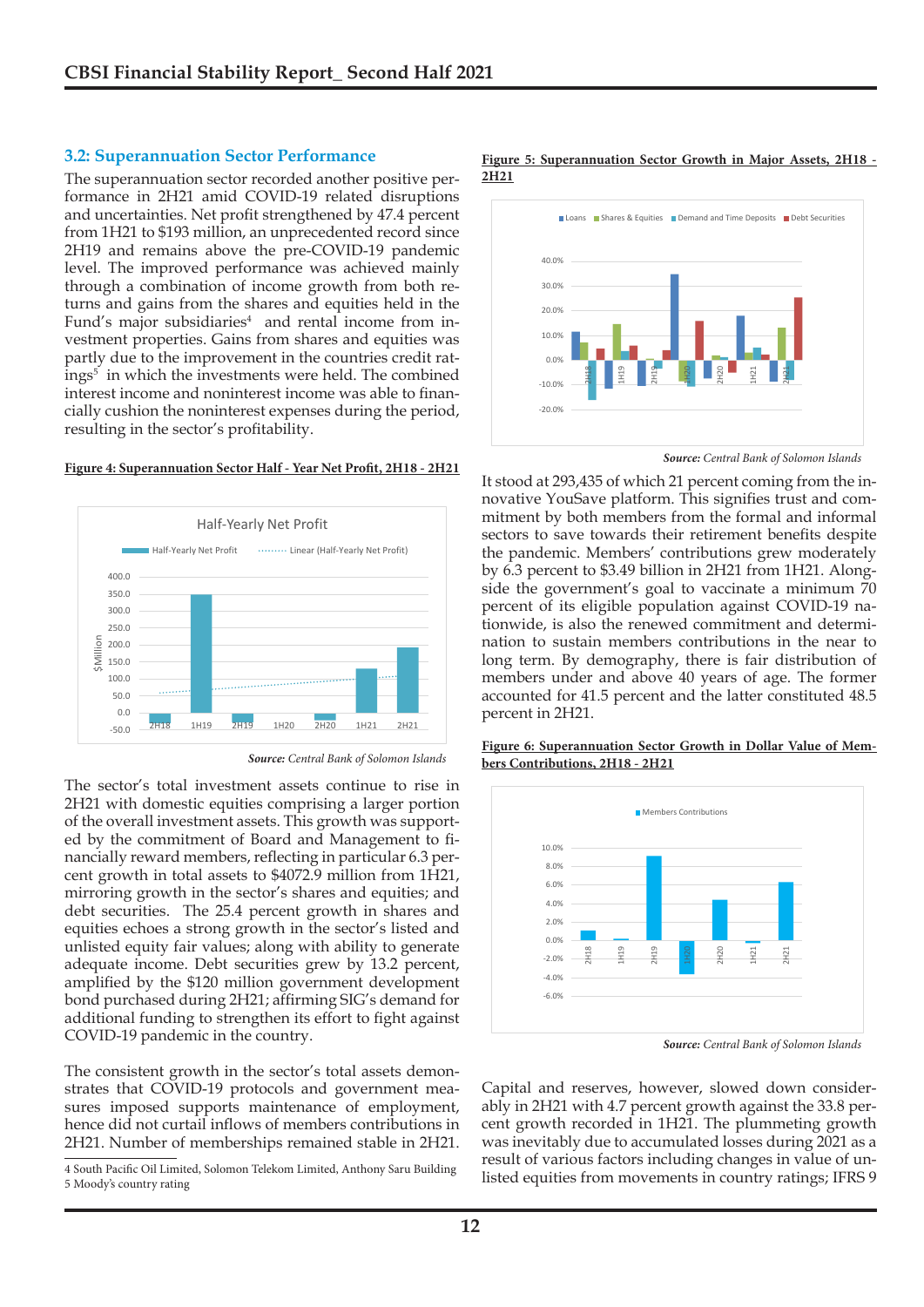compliance and end-of-year annual interest adjustments made in the last quarter of 2021.

#### **3.3: Insurance Sector Performance**

The insurance industry entered the second half of 2021 with great optimism, as signs of recovery started to emerge across the global economy during the first six months of 2021. However, this was deterred by the prevailing mobility restrictions due to emergence of new COVID-19 varipendix 3.1) in 2H21. Miscellaneous category registered the highest loss during the period. This was mainly riot related claim on policies that covers RSSC<sup>6</sup> risk. Fortunately, a considerable number of riot related claims lodged by policyholders were either declined or reduced due to the absence of RSCC coverage and inadequate insurance protection, respectively.

As a result of the loss incurred in 2H21, the industry's aggregate assets dwindled by 2.8 percent. This came on the

#### **Table 5: Insurance Sector Industry Distribution of Gross Written Premium by Class, 1H21 - 2H21**

|                     | <b>Portfolio by Class</b>                               |          | 1H21   | <b>2H21</b> |            | 1H21    | <b>2H21</b> |       | 1H21   | 2H21   |
|---------------------|---------------------------------------------------------|----------|--------|-------------|------------|---------|-------------|-------|--------|--------|
|                     | <b>Burglary</b>                                         |          | 0.092  | 0.039       |            | 475%    | $-58%$      |       | 0.23%  | 0.13%  |
|                     | <b>Contractors All Risks</b>                            |          | 3.333  | 0.655       |            | $-78%$  | $-80%$      |       | 8.35%  | 2.23%  |
|                     | <b>Employers Liability or Workers Com-</b><br>pensation |          | 5.412  | 5.205       |            | 4%      | $-4%$       | Share | 13.57% | 17.69% |
| Written             | Fire                                                    |          | 14.767 | 10.655      |            | $-280%$ | $-28%$      |       | 37.02% | 36.25% |
|                     | <b>Home Contents and House Owners</b>                   |          | 4.570  | 2.465       | Chamge     | 193%    | $-46%$      |       | 11.46% | 8.38%  |
|                     | <b>Marine Cargo</b>                                     |          | 0.550  | 0.354       |            | 28%     | $-36%$      |       | 1.38%  | 1.20%  |
| of Gross            | <b>Marine Hull</b>                                      | Millions | 0.018  | (0.004)     |            | $-280%$ | $-122%$     |       | 0.05%  | 0%     |
|                     | <b>Motor Vehicles</b>                                   |          | 5.214  | 3.913       |            | 0%      | $-25%$      |       | 13.07% | 13.30% |
| <b>Distribution</b> | <b>Motor Vehicles (CTP)</b>                             | $\Theta$ | 0.924  | 0.429       | Percentage | 470%    | $-54%$      |       | 2.32%  | 1.46%  |
|                     | <b>Personal Accident</b>                                |          | 1.055  | 1.494       |            | $-44%$  | 42%         |       | 2.64%  | 5.08%  |
|                     | <b>General Accident</b>                                 |          | 0.183  | 0.273       |            | $-29%$  | 49%         |       | 0.46%  | 0.93%  |
|                     | <b>Professional Indemnity</b>                           |          | 0.573  | 0.186       |            | 226%    | $-68%$      |       | 1.44%  | 0.63%  |
|                     | <b>Public Liability</b>                                 |          | 1.324  | 0.957       |            | 56%     | $-28%$      |       | 3.32%  | 3.25%  |
|                     | <b>Miscellaneous</b>                                    |          | 1.879  | 2.791       |            | $-35%$  | 49%         |       | 4.71%  | 9.49%  |
|                     | <b>TOTAL</b>                                            |          | 39.89  | 29.42       |            | 55%     | $-26%$      |       | 100%   | 100%   |

*Source: Central Bank of Solomon Islands*

ants in the neighbouring countries and the social disorder in Honiara that combinedly negated the local economic performance. These ultimately strained the local insurance industry's overall growth performance. Total gross written premium (GWP) for the industry - despite higher than 2H2020, slumped by 26 percent from \$39.9 million in 1H21 to \$29.4 million over the last six months of 2021. Fire class remained the major contributor to the premium pool, posting \$10.6 million in GWP; followed by employer's liability which amounted to \$5.2 million; trailed by Motor Vehicle and CTP class which make up around 15 percent of the industry's GWP; while the remainder was shared by the other remaining classes (See table 2 on GWP Distribution). Incidentally, 'Contractors All Risk' notably declined, mainly due to subdued economic activity experience cumulative to end of 2H21.

In addition, the recent riots not only accelerated the weak economic condition but more so, it triggered an upsurge in claims, which cost the industry \$2.3 million (See Ap-

**Figure 7: : Insurance Sector Earned Premium Against Net Claims 2H21**



*Source: Central Bank of Solomon Islands*

back of the decline in bank deposits by 6.3 percent, which

6 Risk arising from riots, strikes and civil commotion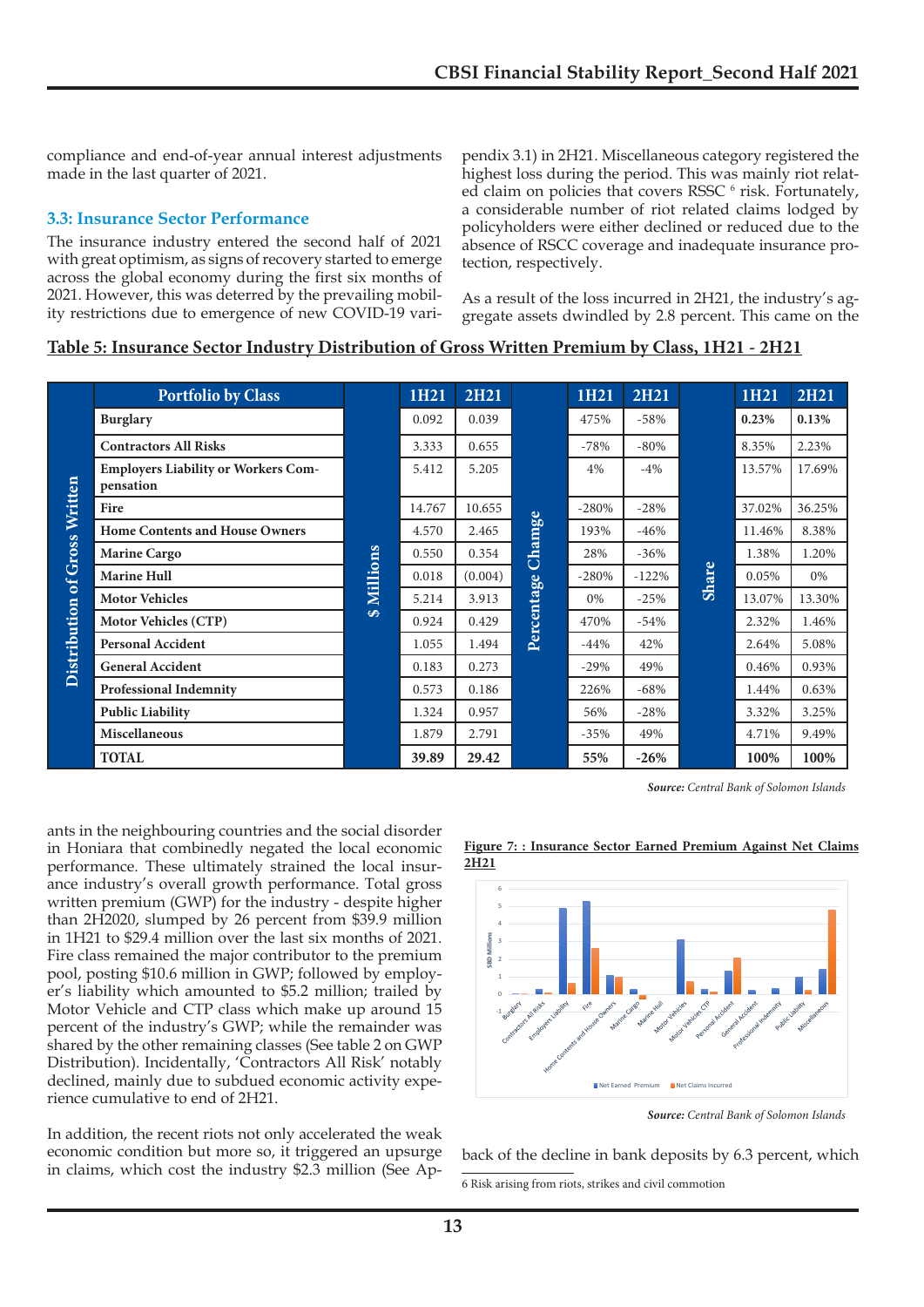derived from higher claims payout during the period, followed by marginal declines in debt security and other assets by 0.5 percent and 10.3 percent, respectively. Nonetheless, the insurance sector managed to retain sufficient level of assets to cushion its liabilities at the end of 2021.

**Figure 8: Insurance Sector Half Year Growth in Key Components of Income Statement, 2H18 – 2H21**



*Source: Central Bank of Solomon Islands*

Furthermore, the industry's total operating expenditures (Underwriting and Non-writing) contracted in 2H21, in tandem with the slowdown in economic activities. Total expenses slumped by 43 percent from \$13.8 million in 1H21 to \$7.8 million – decimating 10.3 percentage points in the sector's expense ratio from 51.3 percent in the preceding period to settle at 41 percent in 2H21. The decline was mainly attributed to a drop in Head Office charges along with cutbacks in management expenditures.

**Figure 9: Insurance Sector Half Year Growth in Major Assets & Liabilities, 2H18 – 2H21**



*Source: Central Bank of Solomon Islands*

In terms of reinsurance, total reinsurance premium for the sector stood at \$10.3m million in 2H21, down from \$12.9 million recorded in the preceding period. On year-to-date basis, reinsurance cost has dramatically increased in 2021 compared to 2020. This pointed to a rise in reinsurance prices in the global reinsurance market. Reinsurance plays a crucial role in insurer's risk management by facilitating the spread of insured risk across the global insurance industry thereby minimizing the domestic insurance industry's exposure to catastrophic loss that would threaten its stability. Thus, maintaining prudent balance between local insurers' risk appetite and exposure going forward.

In light of the sluggish performance witnessed over the last six months of 2021, the local insurance industry remained strong to persevere in the short to medium term. This was underpinned by adequate capital and asset quality maintained by the industry. Notwithstanding this, a prolong economic downturn will threaten the industry's future stability. Hence, local insurers need to re-strategize in order to capitalize on cutting edges that are present within the unserved niche of the local insurance market. As it is worth noting that the local insurance market is still underserved mainly due to limited insurance product offering and the conservative approach undertaken by offshore insurers to service the local market due to very small premium return in contrary to the level of risks observed in Solomon Islands.

#### **3.4: Credit Union Sector Performance**

Although, the Credit Union sector displayed positive and steady performance in the last six months of 2021, it was not immune from the challenges posed by the COVID-19 pandemic. Revenue for the sector declined in 2H21 from \$1.5 million in 1H21 to \$1.2 million. The reduction in core activity of lending to members during the period suppressed the revenue, whilst operating cost moves the opposite direction recording a growth of 35 percent from 1H21, hence profitability ratios have declined accordingly. Although recording a declining trend in 2H21, the financial strength of the sector overall remains intact to protect the sector from uncertainties ahead.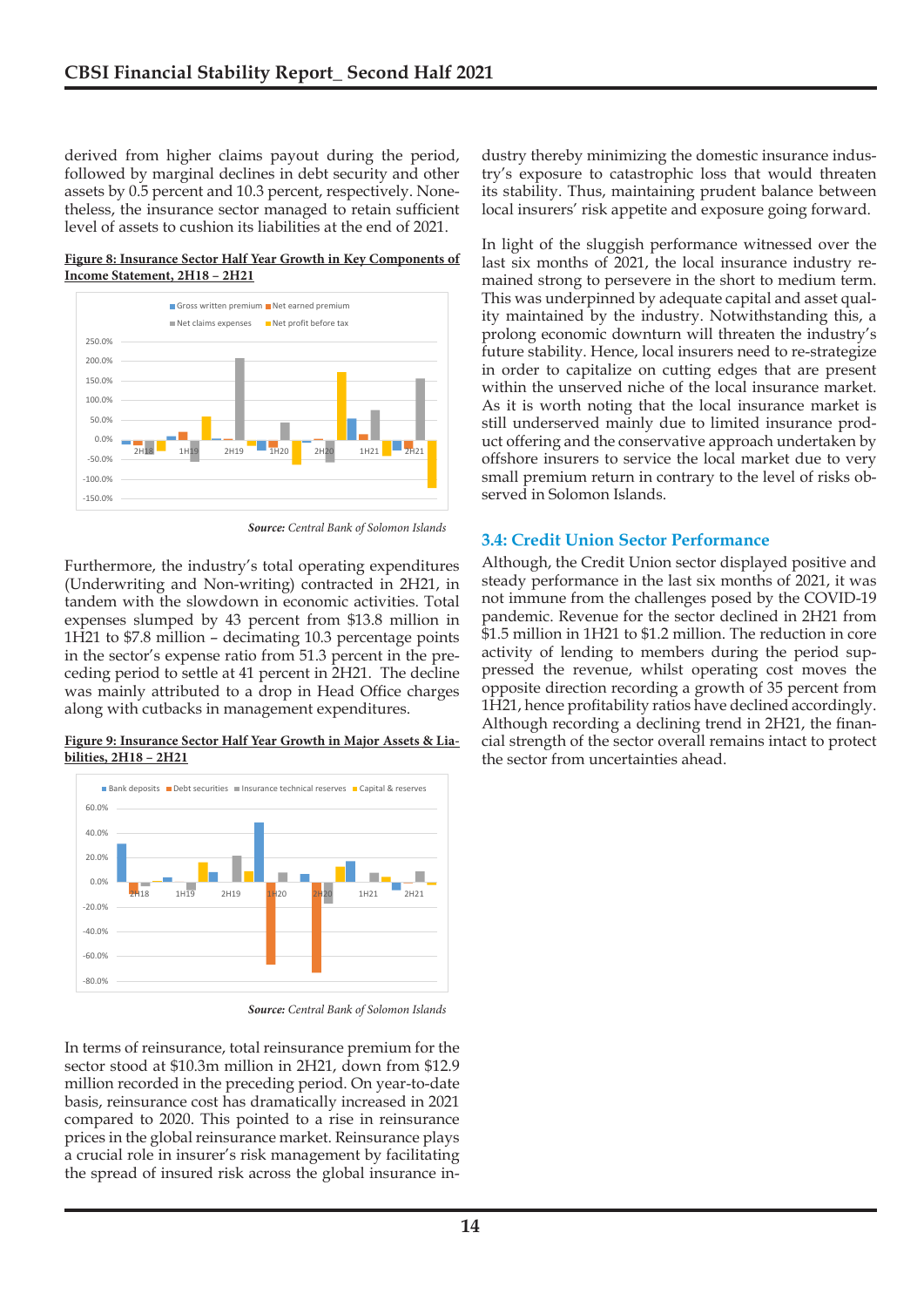### **Chapter 4: KEY VULNERABILITIES & RISKS TO THE FINANCIAL STABILITY IN THE SOLOMON ISLANDS**

#### **4.1: Banking Sector Vulnerabilities & Risks**

In 2H21, vulnerabilities and risks remain the same as the Government continued to employ mitigation measures to combat COVID-19 entry (See Table 5). For Banks, Credit Risks continued to bear a high-risk rating given the COVID-19 pandemic and its projected negative impact on asset quality coupled with the recent riots and the approved changes in the Solomon Islands Government (SIG) policy on public servants' rental entitlements. In essence, these risks would primarily affect borrower's repayment capacity over the medium to long term.

The Sector's Operational Risks also remained high in view of the high cost to income ratio within the Banks. Banks experienced unprecedented high costs as a result of COVID 19 pandemic and strategic responses employed to overcome pressing cost challenges. The work from home strategy triggered by COVID-19 has increased the cost of operation exorbitantly, an anticipated trend going forward. Overall, it is prudent for Banks to cautiously consider and ensure that cost reduction approaches work in harmony with the unusual challenges of the COVID-19 as a way forward.

#### **4.2: Superannuation Sector Vulnerabilities & Risks**

In spite of the superannuation sector's continuous resilience, vulnerabilities and downside risks to growth still exist and these could negatively impact the sector's stability in the medium to long term. The vulnerabilities in 2H21 includes COVID-19 presence and its impact on the economy, together with volatility in sovereign ratings and interconnections, and limited investment opportunities domestically.

The presence of COVID-19 virus locally and globally is a health-induced crisis with considerable economic consequences. COVID-19 exposes the Fund to credit risk and loss of confidence risk. Revenue sources from rental and dividend, including from fuel industry is anticipated to deteriorate in 1H22; subsequently increasing to medium, credit and investment risks rating, respectively. These risks could elevate further in 1H22 depending on various measures adopted by the government to manage COVID-19 transmission and the related health risks. Furthermore, prolonging these government measures, will likely put pressure on the sector's profitability and an enormous cost to the economy.

On the members' confidence front, the risk remains low. This amplifies the Fund's commitment to mitigate this risk through digitisation of some of its delivery channels to curb surge in members' withdrawals. Some of the digital channels used include (i) existing mobile and internet banking to directly deposit members contributions and rental payments into NPF bank account, (ii) use of

'youSave lo mobile' platform for savings and registering, (iii) email platform to send members contribution submissions and, (iv) NPF Apps which allow members to access their balances and statements.

The limited investment opportunities in the domestic environment remains to be a vulnerability to the sector; more so with the aging physical and legal infrastructures.

Rising membership and contribution have increased pressure on investment asset allocation strategy, intensifying concentration risk to a high rating and a medium rating default risk in view of limited domestic investment opportunities. However, efforts to sell shares particularly for South Pacific Oil Limited (SPOL) in 2021 had started with a hope to secure potential investors. The perceived risks however, is anticipated to rise further given the de-risking strategy practice to curtail excess exposures against the sector's capital.

Furthermore, sovereign ratings and interconnections also expose the Fund to sovereign and investment risks. The fall in capital in 2H21 was a clear evident of this where provisions on all assets were made to reflect deterioration in ratings across countries in which investments are domiciled. The risk edged higher to High rating in 2H21 from Medium in 1H21.

The probability of significant losses stemming from the key risks might not be eminent; but it is of paramount importance that existing controls are needed to be reviewed, enhanced and implemented. This is to ensure that members interests are protected, and their financial wealth continues to grow<sup>7</sup> until retirement from the Fund.

### **4.3: Insurance Sector Vulnerabilities & Risks**

The domestic insurance sector continued to grapple with the economic turmoil stemmed from the pandemic and the riot in Honiara, experienced during 2H21. The outcome further reinforced key vulnerabilities identified in 1H21. Thus, necessitates the importance for insurers to guard themselves against complacency and be upfront in their strategies. On top of that, susceptibility of property losses resulting from cataclysmic events and riots remained one of the key vulnerabilities for the insurance sector. This has led insurers to become more rigorous in carrying out their risk assessments while at the same time, being conservative in providing insurance cover for properties that are susceptible to such risks. In light of the threats relating to riots, some insurers have removed RSCC extensions from their product lines in order to alleviate their exposure to riot related loss. While others offered it on a case by case basis in order to retain strategically important customers, and at the same time preserve their market share. On a fur-

<sup>7</sup> SINPF Corporate Objective 1 (https://www.sinpf.org.sb/index.php/about-thesinpf/our-corporate-philosophy.html)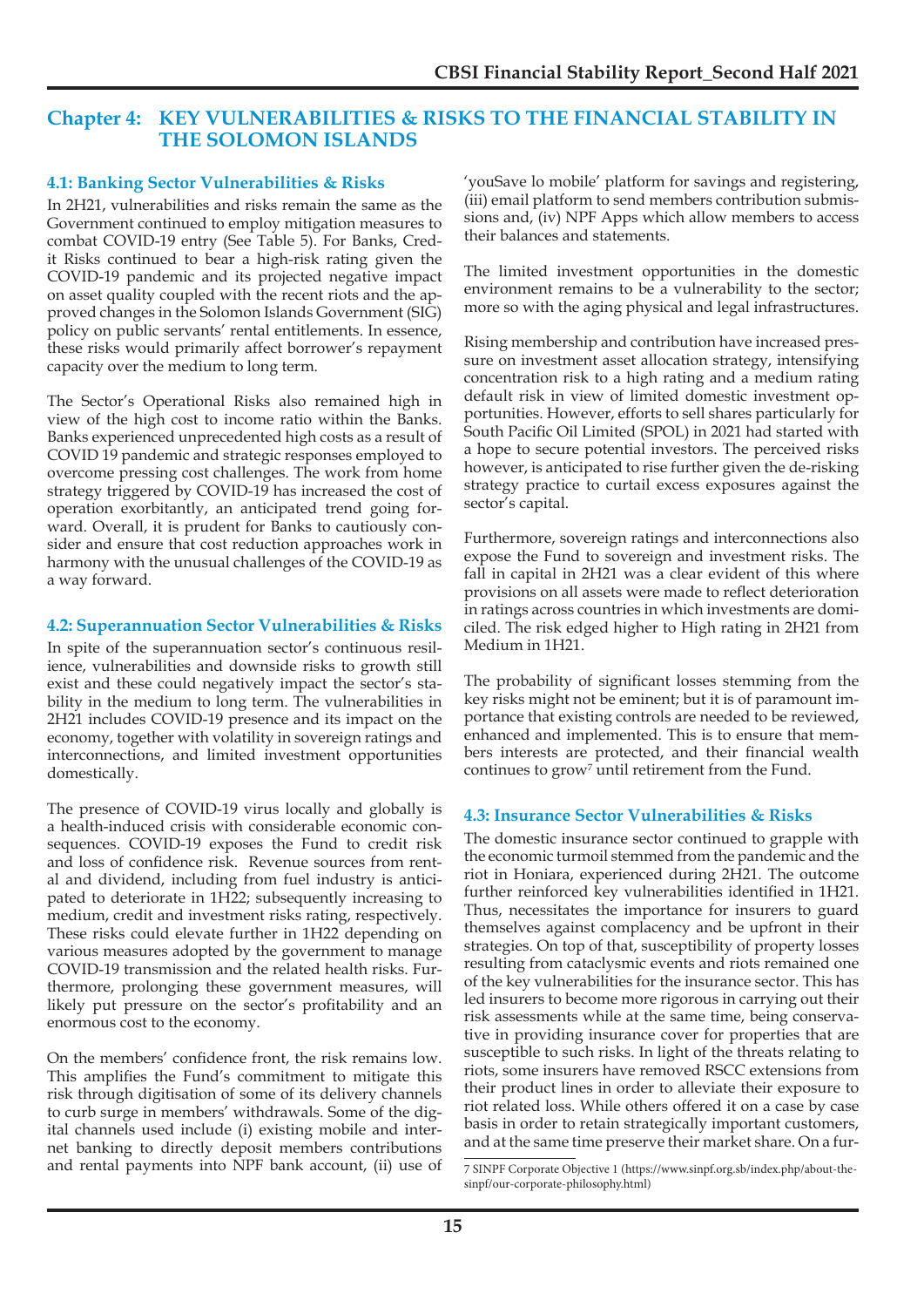ther note, the continuous threat of properties losses coupled with uncertainties imposed by waves of COVID-19 variants, may potentially foster low morale that will diminish investors' confidence. This will ultimately shroud the insurance sector's long-term sustainability and future outlook. Thus, warranting strategic realignment.

On another note, the pandemic has also coerced insurers and brokers to leveraging technology, which brought about digital transformation to their operations. Despite this being an opportunity to advance the insurance market forward, technology also brought with it the risk of cyber security. Undoubtedly, these vulnerabilities and risks has the potential to disposition the insurance sector's stability over time. Nevertheless, given the size of the sector compared to the banking and superannuation sectors, insurance sector still poses minimal risk to the broader financial system. Continuous supervisory actions are necessary to keep these risks and vulnerabilities at bay as some of these risk and vulnerabilities, despite minimal, can potentially develop into a systemic risk that can be contagious to other sectors and the broader financial system if left unchecked (See appendix 3.3).

#### **4.4: Credit Union Sector Vulnerabilities & Risks**

In 2H21, the unknown scale and duration of the COVID-19 pandemic coupled with the anxieties and uncertainties that come with it, represented an unprecedented risk to the macroeconomy. Accordingly, risks that contributed to the instability of the credit union sector were governance, credit and operational risks.

Unprecedented measures introduced in the country to tackle the pandemic gave rise for the credit unions to reduce services to members. Larger employee-based credit unions lost members due to laying off of staff and the government's no jab, no job policy.

Cyber security vulnerabilities and risks poses no direct threats to the credit union industry as most of them are still non-digitized. But risks to technology, systems failures and loss of critical data and information assets are eminent as most of the large credit unions do store their records electronically. The severity of such risks must not be taken lightly. In this context, securing of confidential data is important for credit unions thus having a reputable backup service provider and development of appropriate business continuity management strategies are paramount to ensure data are safely stored and business operations return to normalcy with a shortest possible time. In the meantime, the ongoing delay of the Credit Union Bill creates a gap for good governance and regulatory requirement. The credit union industry is desperately in need of this reform in order to align itself to best international practises.

The sector keeps at monitoring and maintaining operational stance and strategic directions in order to comply with regulatory requirements as well as enduring COVID-19 challenges. The Office of the Registrar for Credit Unions continues to work closely with the Credit Unions, particularly, the board and management to ensure good governance and comprehensible operational strategies are in place to remain resilient in the face of the pandemic and its economic impacts.

| <b>Vulnerabilities</b>                                                     | <b>Risk</b>            | <b>Risk</b><br><b>Description</b>                                          | <b>2H20</b><br><b>Rating</b> | 1H21<br><b>Rating</b> | <b>2H21</b><br><b>Rating</b> |  |
|----------------------------------------------------------------------------|------------------------|----------------------------------------------------------------------------|------------------------------|-----------------------|------------------------------|--|
| Presence of COVID-19<br>pandemic globally and<br>uncertainties of COVID-19 | Credit                 | Substantial<br>default by bor-<br>rowers                                   | High                         | High                  | High                         |  |
| entering the country                                                       | Liquidity              | Deposits with<br>uncertain matu-<br>rity concentra-<br>tion                | Low                          | Low                   | Low                          |  |
|                                                                            | Cyber<br>security risk | Failure of<br>protect hackers<br>from accessing<br>core banking<br>systems | Low                          | Low                   | Low                          |  |
| Environment and<br>market condition                                        | Operational            | Increase in cost<br>of operation                                           | High                         | High                  | High                         |  |

### Table 6: Banking Sector Key Vulnerabilities and Risks<sup>8</sup>

*Source: Central Bank of Solomon Islands*

8 Risk ratings for past periods were updated following CBSI's review of key risk indicators thresholds.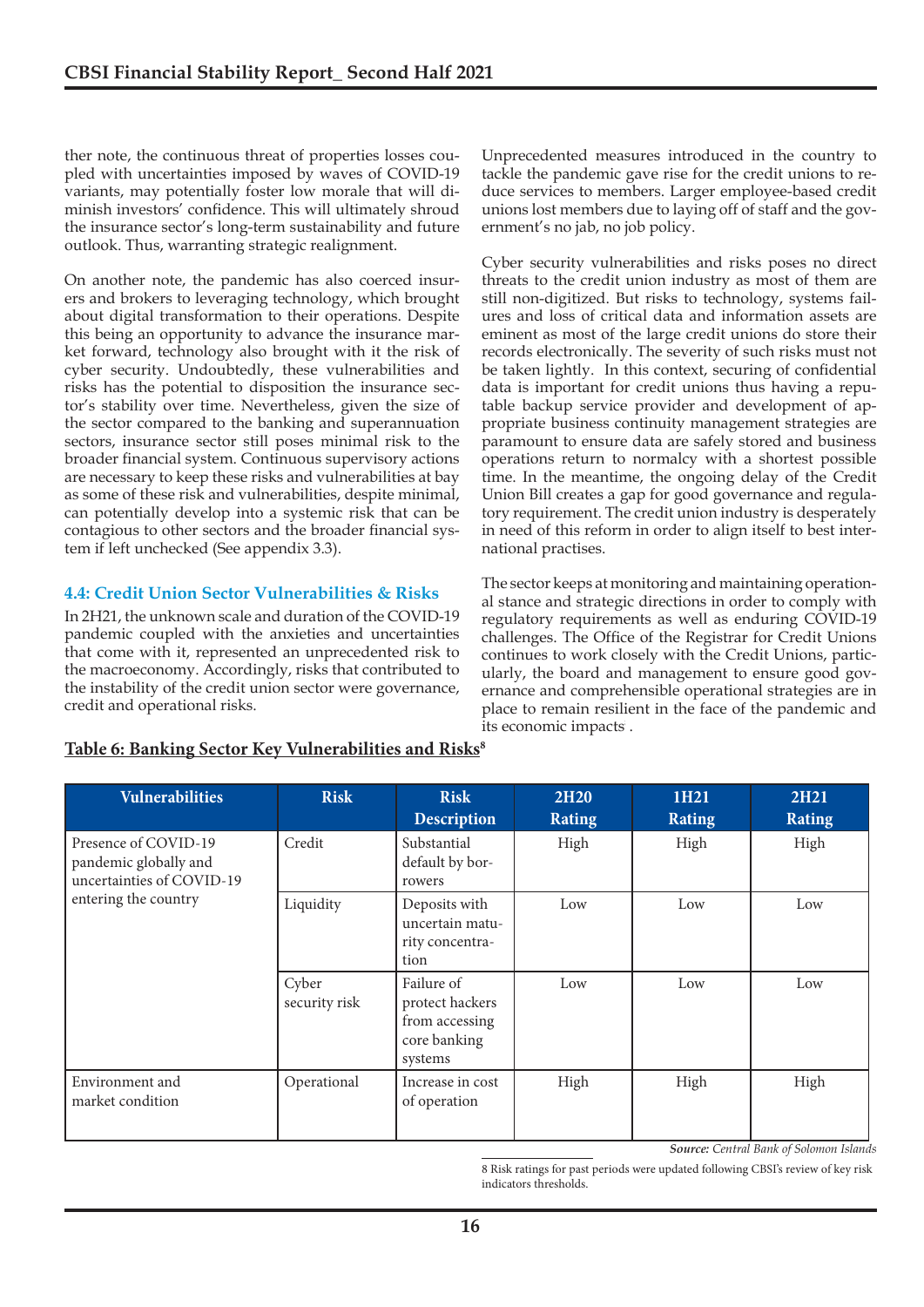|  | Table 7: Superannuation Sector Key Vulnerabilities and Risks |
|--|--------------------------------------------------------------|
|  |                                                              |

| <b>Vulnerabilities</b>                                                                                             | <b>Risk</b>                              | <b>Risk</b><br><b>Description</b>                                                       | <b>2H20</b><br><b>Risk Indicator</b> | 1H21<br><b>Risk Indicator</b> | <b>2H21</b><br><b>Risk Indicator</b> |
|--------------------------------------------------------------------------------------------------------------------|------------------------------------------|-----------------------------------------------------------------------------------------|--------------------------------------|-------------------------------|--------------------------------------|
| COVID -19 travel restrictions,<br>business protocols, digitisation<br>of delivery channels, and uncer-<br>tainties | Credit risk                              | Deterioration in<br>rental payments<br>Deterioration in<br>quality of loan<br>portfolio | Medium<br>Low                        | Low<br>Medium                 | Medium<br>Medium                     |
|                                                                                                                    | Loss of confidence                       | Surge in members<br>withdrawal risk<br>due to delays in<br>service deliveries           | Low                                  | Low                           | Low                                  |
| Sovereign ratings and intercon-<br>nections                                                                        | Sovereign and<br><b>Investment Risks</b> | Deterioration<br>in returns and<br>gains from equity<br>investments                     | Low                                  | Medium                        | High                                 |
| Limited local investment envi-<br>ronment                                                                          | Credit concentra-<br>tion risk           | Deterioration in<br>quality of single<br>equity and bor-<br>rower                       | High                                 | High                          | High                                 |

*Source: Central Bank of Solomon Islands*

# **Table 8: Insurance Sector Key Vulnerabilities and Risks**

| <b>Vulnerabilities</b>                                                             | <b>Risk</b>                  | <b>Risk</b><br><b>Description</b>                                                                                                                                                                                        | 1H <sub>21</sub><br><b>Rating</b> | 2H <sub>21</sub><br><b>Rating</b> |
|------------------------------------------------------------------------------------|------------------------------|--------------------------------------------------------------------------------------------------------------------------------------------------------------------------------------------------------------------------|-----------------------------------|-----------------------------------|
| Cyber-attack within<br>growing local industry's<br>digital landscape.              | Cybersecurity                | Storing of information and online transac-<br>tions using cloud computing puts sector at<br>risk of data loss and manipulation. Emails are<br>also subject to malicious attacks.                                         | Moderate                          | Low                               |
| Broad range of risk<br>arising from changing<br>weather pattern (Climate<br>Risk). | Liquidity                    | Continuous changing weather pattern can<br>lead to large catastrophic losses that could<br>severely impact insurers underlying profitabil-<br>ity and liquidity                                                          | Moderate                          | Low                               |
| Civil unrest                                                                       | Profitability                | Unpredictable political environment could<br>lead to looting and burning of key businesses<br>and infrastructures leading to non-renewal<br>of policies from key customers which could<br>affect sector's profitability. | Low                               | Elevated                          |
| Single insurer holding<br>half of the insurance<br>sector's total asset size       | Market Concentration<br>Risk | Deterioration in single insurer's financial<br>capacity could significantly reduce industry's<br>total assets.                                                                                                           | Low                               | Low                               |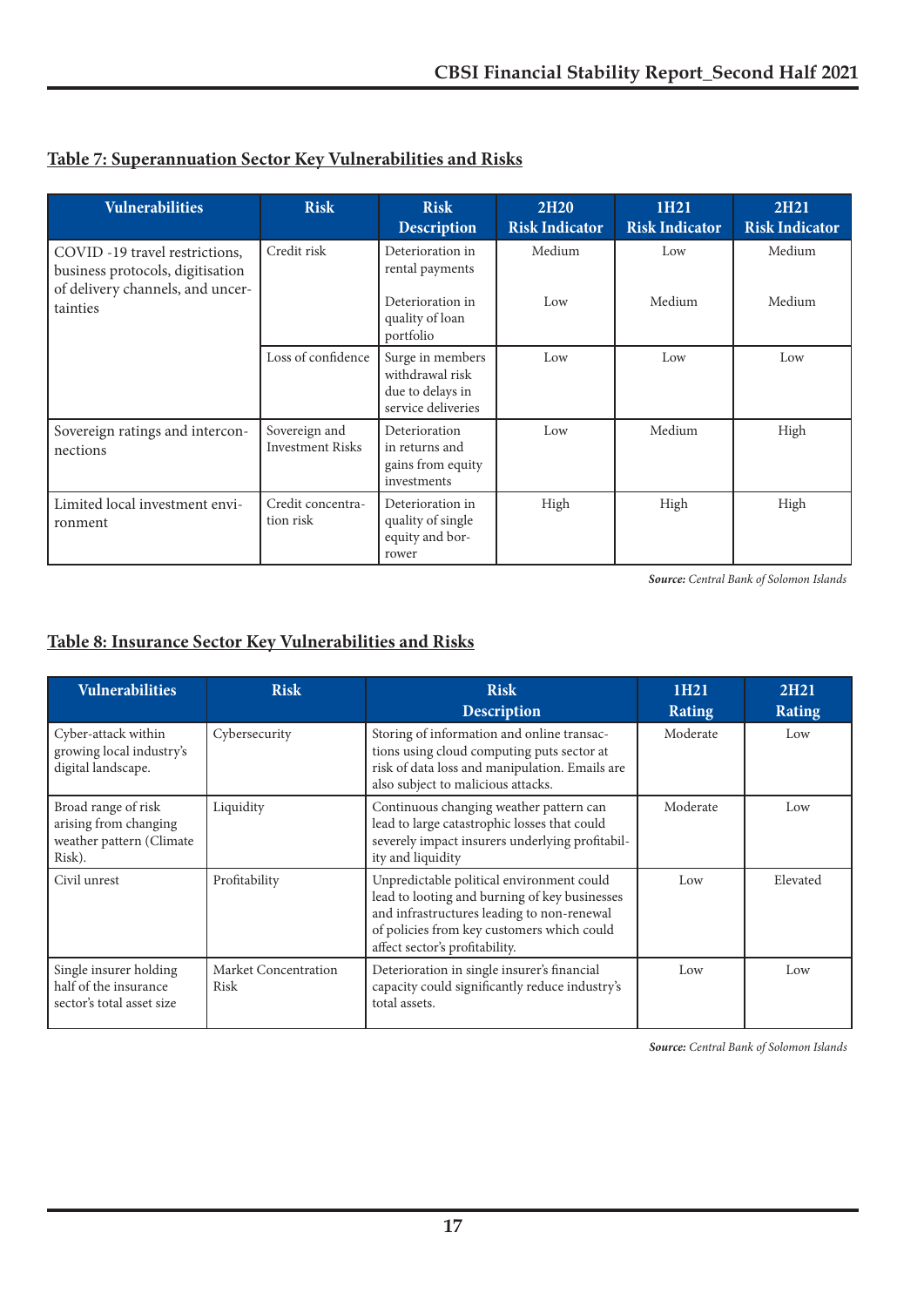# **APPENDICES**

## **Appendix 1 - Banking Sector**

| Appendix 1.1 Banking Sector Half Year Income Statement (\$Million) |       |             |       |                  |                  |       |                  |  |
|--------------------------------------------------------------------|-------|-------------|-------|------------------|------------------|-------|------------------|--|
|                                                                    | 2H18  | <u>1H19</u> | 2H19  | 1H <sub>20</sub> | 2H <sub>20</sub> | 1H21  | 2H <sub>21</sub> |  |
|                                                                    |       |             |       |                  |                  |       |                  |  |
| Net interest income                                                | 123.1 | 122.0       | 123.8 | 118.6            | 120.6            | 113.0 | 113.7            |  |
| Noninterest income                                                 | 99.4  | 110.9       | 102.0 | 85.3             | 80.4             | 76.6  | 86.4             |  |
| Noninterest expenses                                               | 116.3 | 122.3       | 125.4 | 115.0            | 116.1            | 110.6 | 106.5            |  |
| Provision expenses                                                 | 10.1  | 1.9         | 21.5  | 35.6             | 9.1              | 0.7   | 24.2             |  |
| Net profit before tax                                              | 96.1  | 108.7       | 78.9  | 53.3             | 75.8             | 78.3  | 69.4             |  |

| Appendix 1.2 Banking Sector Half Year Balance Sheet (\$Million) |         |         |         |                  |                  |         |                  |  |
|-----------------------------------------------------------------|---------|---------|---------|------------------|------------------|---------|------------------|--|
|                                                                 | 2H18    | 1H19    | 2H19    | 1H <sub>20</sub> | 2H <sub>20</sub> | 1H21    | 2H <sub>21</sub> |  |
|                                                                 |         |         |         |                  |                  |         |                  |  |
| Cash and deposits                                               | 2,718.8 | 2,623.2 | 2,510.7 | 2,610.2          | 3,065.7          | 3,143.1 | 3,293.7          |  |
| Loans net of specific<br>provisions for loan losses             | 2,383.5 | 2,454.1 | 2,479.1 | 2,447.9          | 2,511.7          | 2,484.8 | 2,515.7          |  |
| Debt securities                                                 | 773.8   | 782.9   | 782.1   | 703.1            | 474.1            | 471.5   | 476.7            |  |
| Nonfinancial assets                                             | 178.1   | 198.2   | 200.2   | 212.0            | 216.2            | 206.1   | 286.5            |  |
| <b>Total Assets</b>                                             | 6,131.8 | 6,144.0 | 6,070.2 | 6,083.3          | 6,367.9          | 6,397.5 | 6,685.4          |  |
| Currency and deposits                                           | 4,926.5 | 4,880.8 | 4,790.8 | 4,772.5          | 4,939.0          | 5,012.6 | 5,133.5          |  |
| Other Liabilities                                               | 191.3   | 259.7   | 234.6   | 245.8            | 265.1            | 234.5   | 316.1            |  |
| Capital and reserves                                            | 1,014.1 | 1,003.5 | 1,044.8 | 1,065.0          | 1,163.9          | 1,150.4 | 1,235.9          |  |
| <b>Total Liabilities &amp;</b><br>Capital                       | 6,131.8 | 6,144.0 | 6,070.2 | 6,083.3          | 6,367.9          | 6,397.5 | 6,685.4          |  |

| Appendix 1.3 Half yearly Loans and advances by key sectors (\$Million) |       |                  |       |                  |                  |       |                  |  |
|------------------------------------------------------------------------|-------|------------------|-------|------------------|------------------|-------|------------------|--|
|                                                                        | 2H18  | 1H <sub>19</sub> | 2H19  | 1H <sub>20</sub> | 2H <sub>20</sub> | 1H21  | 2H <sub>21</sub> |  |
|                                                                        |       |                  |       |                  |                  |       |                  |  |
| Manufacturing                                                          | 149.4 | 134.1            | 119.0 | 120.5            | 105.0            | 106.4 | 127.6            |  |
| Forestry                                                               | 60.4  | 52.7             | 75.9  | 70.4             | 103.5            | 74.8  | 96.1             |  |
| Fishing                                                                | 6.8   | 23.8             | 11.3  | 8.8              | 8.2              | 2.9   | 8.6              |  |
| Distribution                                                           | 496.0 | 536.7            | 558.5 | 593.1            | 588.6            | 603.1 | 612.1            |  |
| Communication                                                          | 133.0 | 98.5             | 83.0  | 81.3             | 80.3             | 64.3  | 86.5             |  |
| Personal                                                               | 620.4 | 635.6            | 695.3 | 698.0            | 676.5            | 690.4 | 922.5            |  |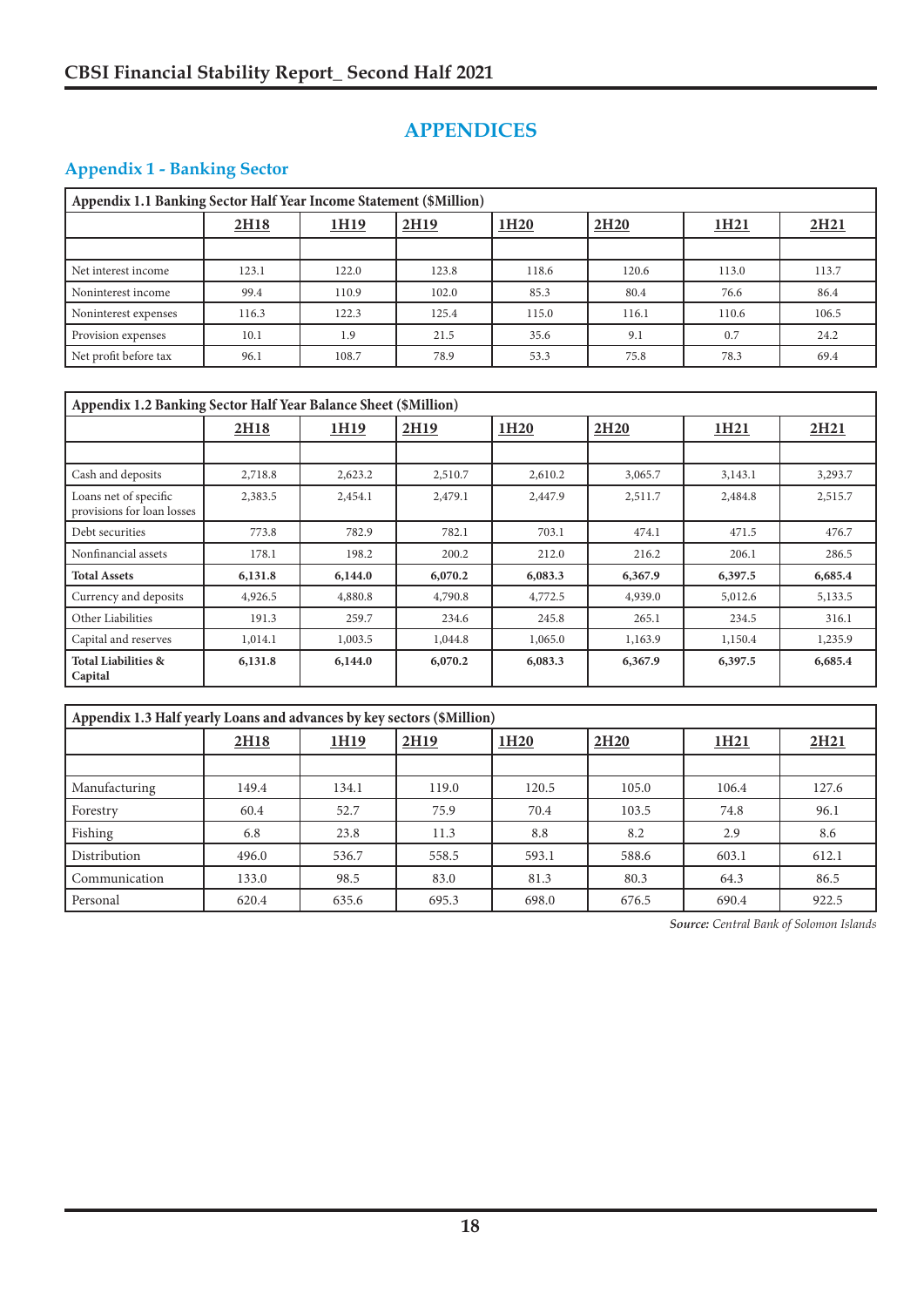| Appendix 2.1 Half Year Profit and Loss Statement of Superannuation sector (\$Million) |         |       |                  |                  |                  |                  |                  |  |  |
|---------------------------------------------------------------------------------------|---------|-------|------------------|------------------|------------------|------------------|------------------|--|--|
|                                                                                       | 2H18    | 1H19  | 2H <sub>19</sub> | 1H <sub>20</sub> | 2H <sub>20</sub> | 1H <sub>21</sub> | 2H <sub>21</sub> |  |  |
| Interest income                                                                       | 40.1    | 167.9 | 30.8             | 150.8            | 29.8             | 121.5            | 35.1             |  |  |
| Noninterest Income                                                                    | 1.8     | 248.0 | 15.6             | $-90.9$          | $-10.9$          | 52.0             | 209.3            |  |  |
| Noninterest Expenses                                                                  | 50.5    | 46.3  | 37.7             | 44.9             | 37.8             | 40.0             | 47.9             |  |  |
| Interest payable to<br>Members                                                        | 33.3    | 20.7  | 36.6             | 15.2             | 2.4              | 2.7              | 3.6              |  |  |
| Net surplus/(Deficit)                                                                 | $-30.0$ | 348.9 | $-28.0$          | $-0.0$           | $-21.3$          | 130.8            | 192.9            |  |  |

## **Appendix 2: Superannuation Sector**

| Appendix 2.2 Half Year Balance Sheet Statement of Superannuation Sector (\$ Million) |        |        |                  |                  |                  |                  |                  |  |
|--------------------------------------------------------------------------------------|--------|--------|------------------|------------------|------------------|------------------|------------------|--|
|                                                                                      | 2H18   | 1H19   | 2H19             | 1H <sub>20</sub> | 2H <sub>20</sub> | 1H <sub>21</sub> | 2H <sub>21</sub> |  |
| Demand deposits                                                                      | 192.3  | 215.5  | 158.6            | 167.0            | 218.9            | 260.6            | 180.3            |  |
| Time deposits                                                                        | 711.1  | 721.8  | 747.4            | 642.6            | 600.9            | 601.3            | 612.4            |  |
| Loans                                                                                | 140.6  | 124.5  | 111.6            | 150.6            | 111.0            | 134.2            | 119.5            |  |
| Debt securities                                                                      | 206.6  | 218.9  | 228.0            | 264.3            | 251.1            | 257.1            | 322.5            |  |
| Shares and equities                                                                  | 1651.4 | 1894.1 | 1907.0           | 1745.2           | 1779.8           | 1835.9           | 2077.6           |  |
| Accrued interest &<br>dividend receivables                                           | 31.0   | 25.6   | 13.7             | 39.3             | 39.4             | 11.1             | 8.7              |  |
| Non-financial assets                                                                 | 500.6  | 608.9  | 631.5            | 680.5            | 692.1            | 698.6            | 711.5            |  |
| Other assets                                                                         | 34.5   | 31.6   | 32.0             | 44.5             | 34.3             | 34.4             | 40.4             |  |
| <b>Total assets</b>                                                                  | 3486.0 | 3840.9 | $\boldsymbol{q}$ | 3734.1           | 3727.4           | 1                | 4072.9           |  |
| Members<br>contributions                                                             | 2992.0 | 2998.4 | 3272.9           | 3154.6           | 3294.2           | 3285.7           | 3493.6           |  |
| Other Liabilities                                                                    | 100.6  | 115.5  | 98.6             | 117.9            | 89.4             | 87.3             | 97.5             |  |
| Capital & reserves                                                                   | 372.6  | 722.6  | 458.3            | 459.6            | 343.8            | 460.2            | 481.8            |  |
| Total liabilities &<br>capital                                                       | 3468.1 | 3840.9 | 3829.9           | 3734.1           | 3727.4           | 3833.1           | 4072.9           |  |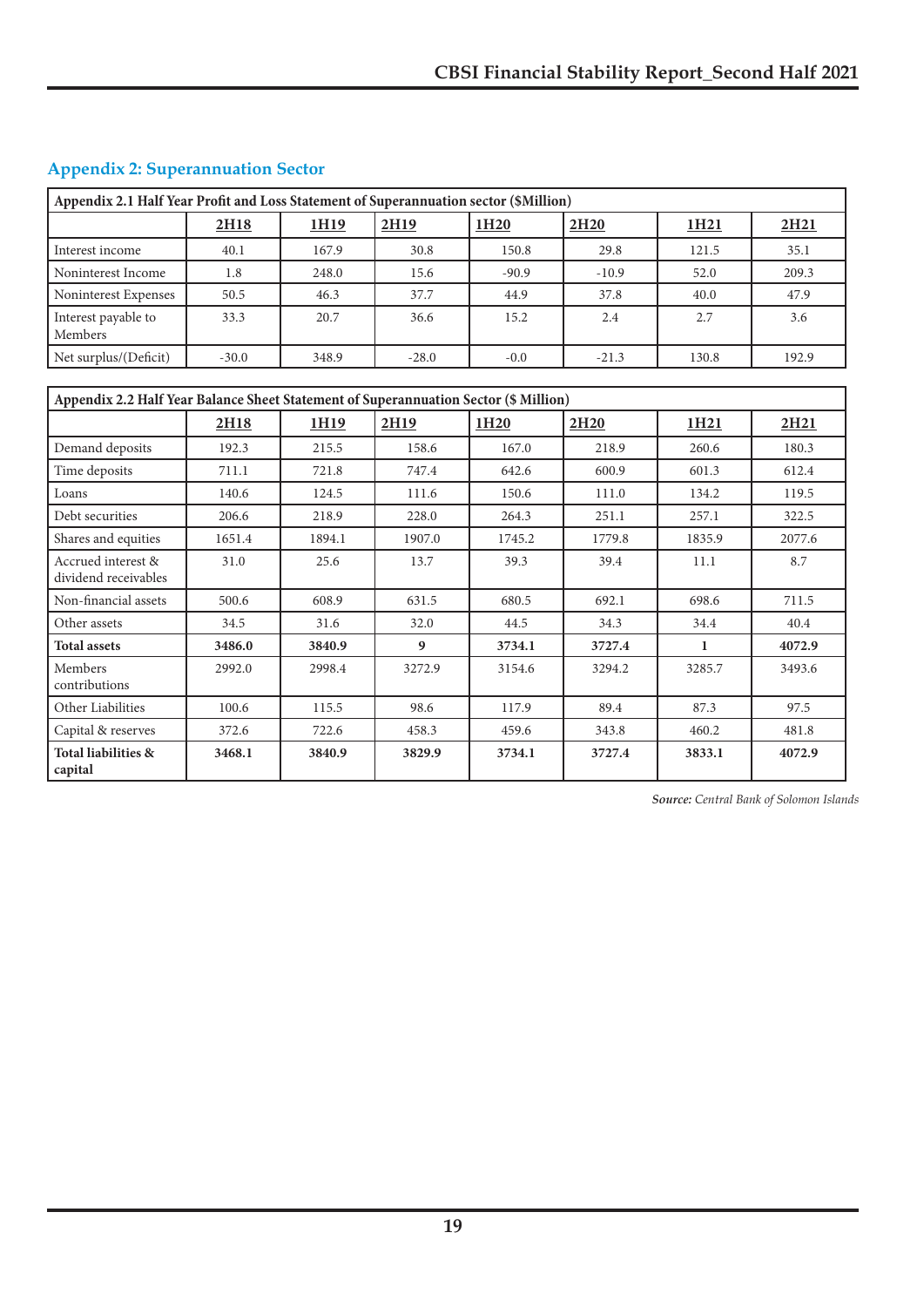### **Appendix 3: Insurance Sector**

| Appendix 3.1 Half year Income Statement (\$Million)              |        |        |        |                  |                  |                  |        |
|------------------------------------------------------------------|--------|--------|--------|------------------|------------------|------------------|--------|
|                                                                  | 2H18   | 1H19   | 2H19   | 1H <sub>20</sub> | 2H <sub>20</sub> | 1H <sub>21</sub> | 2H21   |
| 1. Gross Written Premium                                         | 33.5   | 36.7   | 38.0   | 27.7             | 25.8             | 39.9             | 29.4   |
| 2. Outward reinsurance                                           | 15.0   | 9.9    | 11.7   | 7.6              | 4.6              | 12.9             | 10.3   |
| 3. Premium net of reinsurance $(= 1 - 2)$                        | 18.5   | 26.8   | 26.3   | 20.1             | 21.2             | 27.0             | 19.1   |
| 4. Unearned premium reserves                                     | $-2.9$ | 1.1    | $-0.1$ | $-1.3$           | $-0.8$           | 1.8              | $-0.3$ |
| 5. Net earned premium $(= 3 - 4)$                                | 21.4   | 25.7   | 26.5   | 21.3             | 22.0             | 25.1             | 19.5   |
| 6. Gross claims expense                                          | 2.4    | 2.2    | 6.9    | 10.5             | 2.6              | 6.2              | 18.1   |
| 7. Total recoveries                                              | $-0.7$ | 0.8    | 2.6    | 4.3              | 0.0              | 1.5              | 6.0    |
| 8. Net claims expenses $(= 6 - 7)$                               | 3.1    | 1.4    | 4.3    | 6.2              | 2.7              | 4.7              | 12.1   |
| 9. Acquisition Costs                                             | 0.1    | $-0.1$ | 0.1    | 0.2              | 0.2              | $-0.1$           | 0.1    |
| 10. Total underwriting expenses                                  | 10.1   | 8.2    | 12.3   | 13.7             | 9.6              | 11.8             | 18.6   |
| 11. Underwriting Results $(= 5 - 10)$                            | 11.3   | 17.5   | 14.2   | 7.7              | 12.3             | 13.3             | 0.8    |
| 12. Investment income on assets<br>backing insurance liabilities | 0.3    | 0.3    | 0.3    | $-0.7$           | 0.4              | 0.1              | 0.3    |
| 13. Insurance Results $(= 11 + 12)$                              | 11.6   | 17.8   | 14.6   | 6.9              | 12.7             | 13.4             | 1.1    |
| 14. Other operating expenses or<br>management expenses           | 4.2    | 5.9    | 4.4    | 3.2              | 2.4              | 7.3              | 2.4    |
| 15. Net Profit (Loss) Before Tax<br>$(= 13 - 14)$                | 7.5    | 12.0   | 10.2   | 3.8              | 10.3             | 6.1              | $-1.4$ |
| 16. Income tax or provisions                                     | 2.9    | 3.7    | 3.4    | 1.1              | 3.0              | 1.6              | 1.0    |
| 17. Net Income (Loss) End of Current Period<br>$(=15 - 16)$      | 4.6    | 8.3    | 6.8    | 2.7              | 7.3              | 4.5              | $-2.3$ |

| Appendix 3.2 Half-year Balance Sheet (\$Million) |                          |       |                          |                          |       |       |       |  |
|--------------------------------------------------|--------------------------|-------|--------------------------|--------------------------|-------|-------|-------|--|
|                                                  | 2H18                     | 1H19  | 2H19                     | 1H20                     | 2H20  | 1H21  | 1H21  |  |
| 18. Total Assets $(= 19 + 20)$                   | 138.5                    | 145.8 | 157.0                    | 167.5                    | 168.1 | 197.7 | 192.1 |  |
| 19. Nonfinancial assets                          | 2.1                      | 2.1   | 4.5                      | 4.1                      | 4.4   | 6.0   | 7.9   |  |
| 20. Financial assets $(= 21$ to 25)              | 136.5                    | 143.7 | 152.5                    | 163.3                    | 163.7 | 191.6 | 184.2 |  |
| 21. Currency and deposits                        | 65.0                     | 67.8  | 73.5                     | 109.4                    | 116.9 | 137.1 | 128.5 |  |
| 22. Loans                                        | $\overline{\phantom{a}}$ | ٠     | $\overline{\phantom{a}}$ | $\overline{\phantom{a}}$ |       | ۰     |       |  |
| 23. Debt securities                              | 47.3                     | 47.6  | 47.8                     | 16.0                     | 4.3   | 4.3   | 4.3   |  |
| 24. Insurance technical reserves                 | 23.2                     | 26.3  | 29.1                     | 36.5                     | 40.9  | 46.5  | 48.1  |  |
| 25. Other assets                                 | 0.9                      | 2.0   | 2.0                      | 1.5                      | 1.6   | 3.7   | 3.3   |  |
| 26. Liabilities $(= 27 + 28)$                    | 83.2                     | 81.4  | 86.6                     | 96.9                     | 88.5  | 114.3 | 110.3 |  |
| 27. Insurance technical reserves                 | 69.3                     | 65.0  | 79.2                     | 85.6                     | 71.0  | 76.5  | 83.5  |  |
| 28. Other liabilities                            | 13.9                     | 16.4  | 7.4                      | 11.3                     | 17.5  | 37.8  | 26.9  |  |
| 29. Capital and reserves                         | 55.3                     | 64.5  | 70.4                     | 70.6                     | 79.6  | 83.3  | 81.8  |  |
| 30. Balance Sheet Total $(= 26 + 29 = 18)$       | 138.5                    | 145.5 | 157.0                    | 167.5                    | 168.1 | 197.7 | 192.1 |  |

*Source: CBSI, Restated*

*Notes:*

**1)** *Insurance technical reserves on the asset side include premium receivables, deferred reinsurance expenses, deferred acquisition costs, and other recoverable*

**2)** *Insurance technical reserves on the liabilities side include commission payables, unearned premiums and outstanding claims*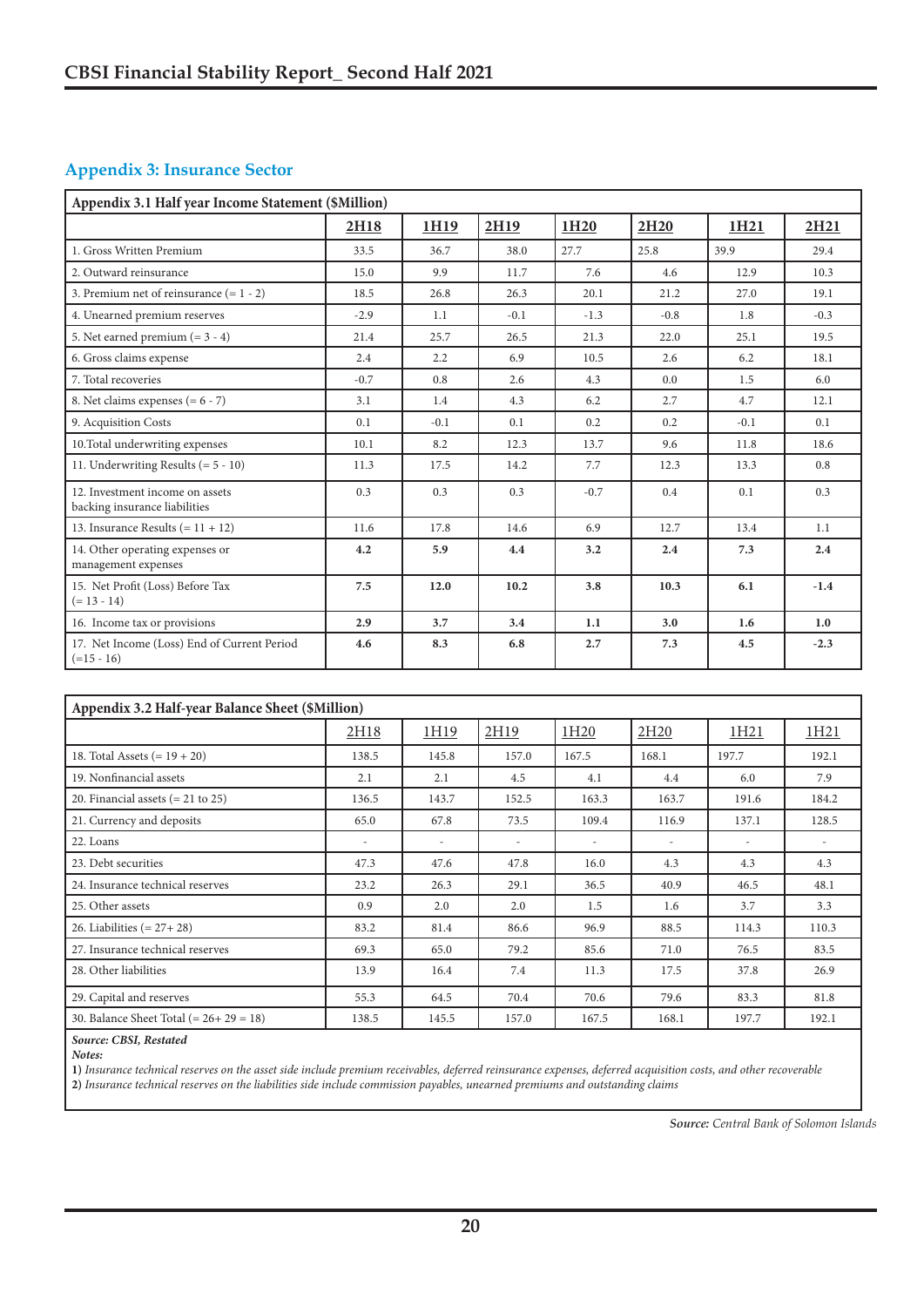### **Appendix 4: Vulnerabilities and Risks Assesment of Individual Sector Appendix 4: Vulnerabilities and Risks Assessment of Individual Sector**

e rates reflect the probability (likelihood that an event will occur) and the impact (magnitude of the potential  $\beta$ ) that could stem from the event. The rates reflect the probability (likelihood that an event will occur) and the impact (magnitude of the potential loss) that could stem from the event.

| Low            | Implies generally stable micro-financial conditions with minimal threat to     |
|----------------|--------------------------------------------------------------------------------|
|                | financial stability                                                            |
| Medium         | Signals moderate levels of systematic risk build up that suggest the need for  |
|                | closer monitoring but not an immediate policy response                         |
| High           | Indicates potentially disruptive levels of systematic risk to the point where  |
|                | policy intervention should be seriously contemplated                           |
| <b>Extreme</b> | Denotes that materialization of systematic risk is imminent with a significant |
|                | threat to the real economy which requires immediate policy intervention        |